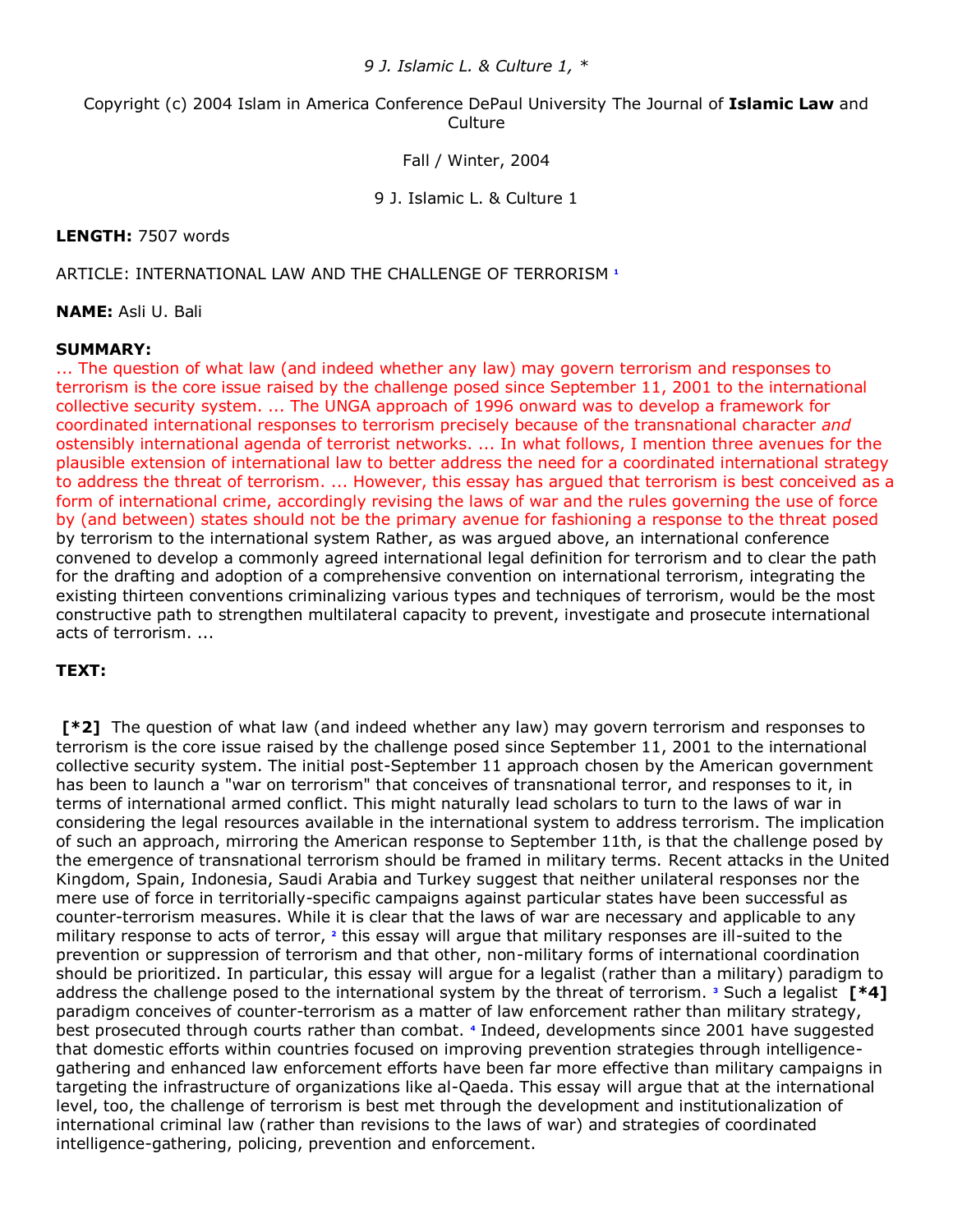The emergence of al-Qaeda as an international actor has raised disturbing questions about the applicability of international law to new antagonists in the international system. While globalization, particularly in the 1990s, had heralded a new interest in non-state actors -- primarily in the forms of multinational corporations (MNCs) and non-governmental organizations (NGOs) -- the core of international law and international relations remained anchored to an international system comprised of states.**<sup>5</sup>** Legal fictions of "nationality" for essentially non-state actors were strained to provide a framework to take these entities into account without radically shifting the premises of the system as a whole. Although it was increasingly apparent that transnational criminal enterprises confounded this calculation, drug cartels and international mafia operations were viewed as threats that could be addressed through concerted international **[\*5]** cooperation in the areas of prevention and enforcement.**<sup>6</sup>** Al-Qaeda has altered this international perception of non-state actors.

The efforts to generate a territorial link to the perpetrators of the September 11th attacks, and to thereby attribute accountability for the attacks to a state or states, even absent any evidence of direct sponsorship, is an expression of the desire to find a conventional framework for an essentially unprecedented challenge.**<sup>7</sup>** But the Afghanistan and Iraq military campaigns have highlighted the disconnect between the territorial objectives of such campaigns and the transregional nature of the threats they would allegedly address. Such campaigns represent a failure to appreciate the paradigm shift occasioned by the September 11th attacks necessitating a shift away from a territoriality principle towards a more truly globalized international structure of law and cooperation to counter transnational threats.

International law encompasses a spectrum ranging from the regulation of functional areas of international interaction to the development of normative consensus on the limits of legitimate international behavior. At the least legalized, **[\*6]** most anarchic end of the spectrum, is the geopolitical domain in which existing principles are applied opportunistically by powerful actors seeking to legitimate their interests. Although the geopolitical domain has often been the area in which international law is least effective, the near absence of a territorial link to the perpetrators of the attacks renders other geopolitical mechanisms far less effective in challenging a transnational network. In contrast, the effectiveness of international legal frameworks to structure a coordinated international response to such a network is enhanced.

This essay will set forth an argument that the very novelty of the threat posed by transnational terror networks, coupled with the urgent need to achieve a plausible reduction of that threat, render international law *more,* not less, relevant to fashioning an effective international response. Section I addresses the relationship between threats to international peace and security and the legalization of international order. The second section will compare military strategies for the containment of the threat of transnational terror to available legalist alternatives. Finally, the third section will consider certain international legal resources available to meet the challenge of transnational terror.

## **I. The legalization of international order**

Hiroshima may have marked the last shock to the international system comparable to that of September 11th, a shock suggesting that the very framework for international relations had shifted. In the aftermath of Hiroshima, with states in possession of the means to destroy the planet, the consequences of a war of global scale were widely understood to be unacceptably dangerous, prompting sustained international efforts to alter the rules of the game. A feverish period of international legal development followed the end of World War II ("WWII"), largely geared towards building confidence that concerted international action could prevent a repeat of the massive devastation of the two great wars of the 20th century, and avert an international nuclear holocaust. The decades at the beginning of the second half of the century witnessed the drafting of the Genocide Convention, the Geneva Conventions, the Refugee Convention, the Universal Declaration of Human Rights, the International Covenant on Civil and Political Rights, the International Covenant on Economic, Social and Cultural Rights, and a spectrum of international and regional human rights covenants, all products of the efforts to **[\*7]** fashion an international legal order that would constrain the rights of sovereignty through minimum international standards of justice.

In addition, the extensive talks on disarmament, arms control and nuclear non-proliferation, even at the height of the Cold War, suggested that the nuclear threat had sufficiently altered the nature of international relations as to thoroughly delegitimate certain kinds of aggression. The structure of international protections for human rights and the nuclear non-proliferation regime that emerged attest to a reordering of international relations designed to criminalize atrocity and limit access to weapons of mass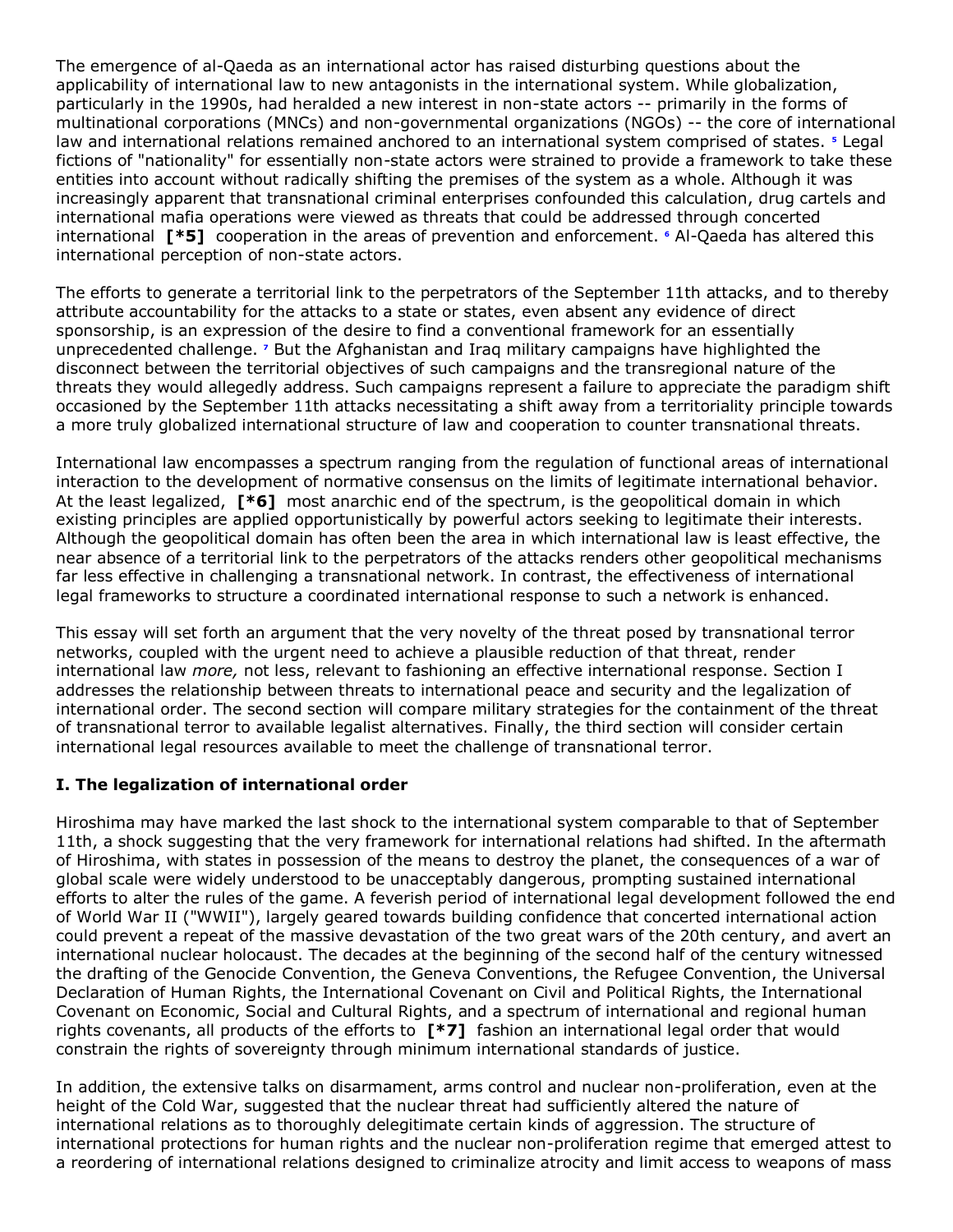### destruction.

While there were major disruptions to the international system in the half century after WWII, none challenged the basic paradigm of a conception of international law (as administered by the United Nations Security Council and the International Court of Justice) regulating international relations, and particularly the legitimacy of *jus cogens* norms.**<sup>8</sup>** Any violations of such norms were understood as cognizable within the framework of international law and susceptible to punitive international response through the existing organs of international law.

This structure for international order was destabilized by the emergence of transnational terrorism. The absence of a territorial link to the perpetrators of terrorism undermines accountability mechanisms in international law based on the use of force producing a disorienting effect on statesmen and international jurists alike. While military options relying on imputed territorial accountability have been countenanced, an international legal response has been judged **[\*8]** inadequate as a result of the unconventional nature of the crimes in question.**<sup>9</sup>** This judgment fails to appreciate the relevance of international law to any coordinated, multilateral approach to combating terror. The shock to the international order occasioned by the attacks of September 11 signaled the urgency of the need to expand the scope of international law and the coordination of international law enforcement in the area of counter-terrorism. Missing this opportunity by adopting a strictly military approach to counter-terrorism would undermine the effectiveness of international law in ways dangerous to international order and may also be detrimental to efforts to prevent and punish acts of terrorism.

## **II. Two Paradigms for an International Response to Terrorism: military and legalist**

Although the international system is confronted with an unprecedented threat, international law is not without resources for developing an effective response. International law, like all bodies of law, develops through the application of precedents to like cases, or the adaptation of precedents to suit new circumstances by way of extrapolation and analogy. There are two relevant precedents to bear in mind in considering how an international response to massive terrorist attacks may be fashioned. The first is the Nuremberg war crimes tribunal, and the *legalist paradigm* that developed out of that precedent, leading to the creation of the International Criminal Tribunal for the former **[\*9]** Yugoslavia (the "ICTY"), **[10](http://www.lexis.com/research/retrieve?_m=47973e549231c520dbe09e2cd0971a2c&docnum=46&_fmtstr=FULL&_startdoc=1&wchp=dGLbVzz-zSkAA&_md5=0f232df1e532c2bc94176067a855cfb4&focBudTerms=&focBudSel=all#n10#n10)** the International Criminal Tribunal for Rwanda (the "ICTR") **[11](http://www.lexis.com/research/retrieve?_m=47973e549231c520dbe09e2cd0971a2c&docnum=46&_fmtstr=FULL&_startdoc=1&wchp=dGLbVzz-zSkAA&_md5=0f232df1e532c2bc94176067a855cfb4&focBudTerms=&focBudSel=all#n11#n11)** and ultimately the drafting of the statute for the International Criminal Court (the "ICC"). **[12](http://www.lexis.com/research/retrieve?_m=47973e549231c520dbe09e2cd0971a2c&docnum=46&_fmtstr=FULL&_startdoc=1&wchp=dGLbVzz-zSkAA&_md5=0f232df1e532c2bc94176067a855cfb4&focBudTerms=&focBudSel=all#n12#n12)** The other is the Kosovo war of 1999, and the *military paradigm* of a coalition that represents a subset of the international community and that operates outside of a United Nations framework to undertake an enforcement action in response to aggression or crimes against **[\*10]** humanity. **[13](http://www.lexis.com/research/retrieve?_m=47973e549231c520dbe09e2cd0971a2c&docnum=46&_fmtstr=FULL&_startdoc=1&wchp=dGLbVzz-zSkAA&_md5=0f232df1e532c2bc94176067a855cfb4&focBudTerms=&focBudSel=all#n13#n13)** I will take the former to represent the legalist tradition, and the latter a military approach.

**[\*11]** The international legal community has been somewhat disabled in formulating an adequate response in the first tradition, largely as a result of the absence of a commonly agreed legal definition of terrorism. **[14](http://www.lexis.com/research/retrieve?_m=47973e549231c520dbe09e2cd0971a2c&docnum=46&_fmtstr=FULL&_startdoc=1&wchp=dGLbVzz-zSkAA&_md5=0f232df1e532c2bc94176067a855cfb4&focBudTerms=&focBudSel=all#n14#n14)** Despite the apparent pessimism regarding the adequacy of legal mechanisms, however, considerable resources are available to formulate an adequate non-military response. The attacks of September 11th were widely seen by media commentators and international legal scholars alike as demonstrating a series of deficiencies in international law. These include, but are not limited to: . the absence of a comprehensive international legal framework to address terrorism;

. the absence of adequate international criminal law infrastructure to address massive crimes against humanity and/or acts of war, especially by non-state actors;

. the absence of sufficient international legal mechanisms for regulating, monitoring, prosecuting and punishing non-state actors; and

. the absence of international police capacities and cooperative arrangements to undertake intelligence gathering and crime prevention at the international or multilateral level.

The immediate response of the international legal community was a retreat from the earlier trend of international legal expansion to keep pace with globalization.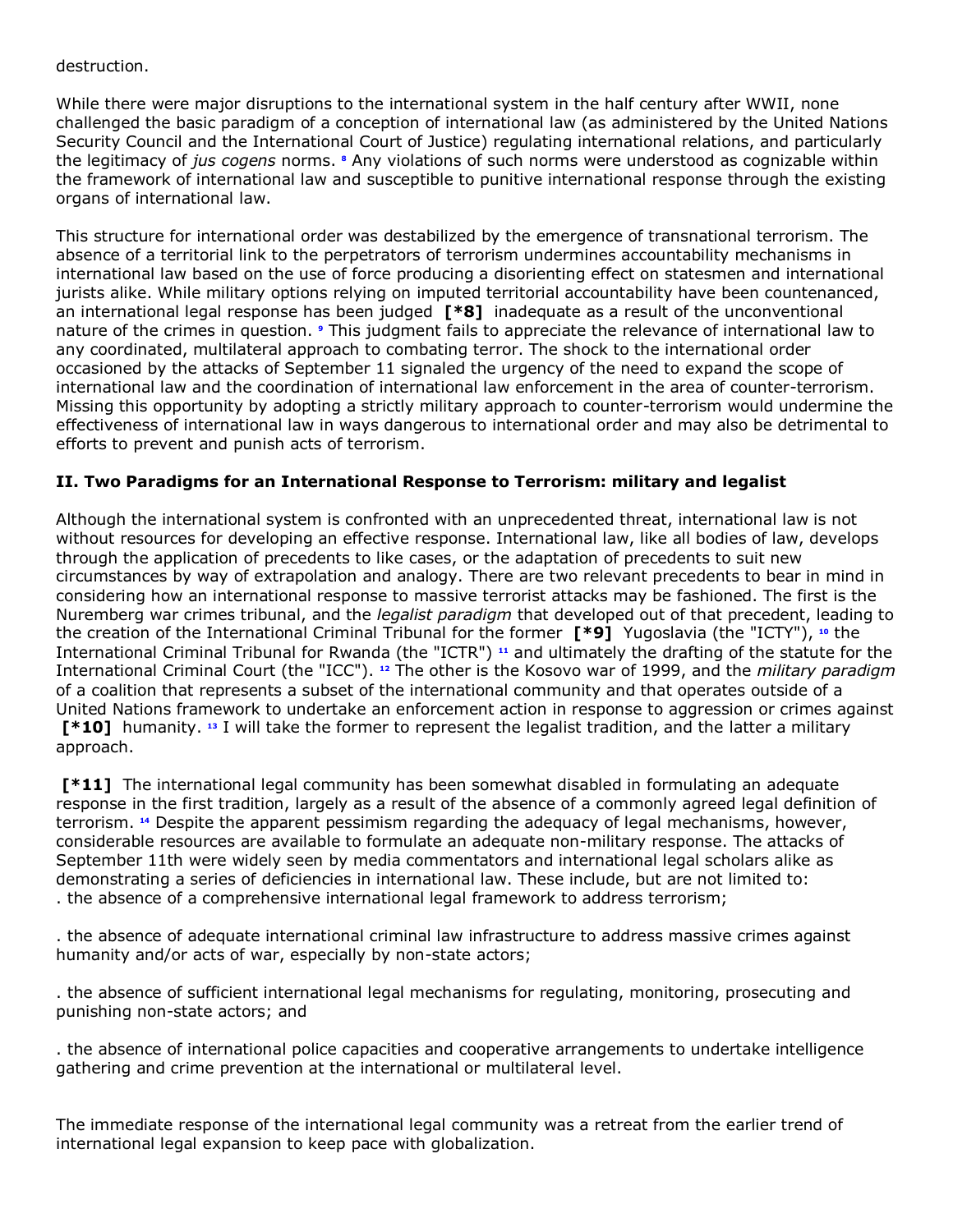**[\*12]** Yet avenues of response to the challenge of terrorist crimes against humanity had already been proposed and developed during the 1990s by the Sixth (or Legal) Committee of the General Assembly, to suggest an international legal framework within which to conceptualize international responses to the present challenge. **[15](http://www.lexis.com/research/retrieve?_m=47973e549231c520dbe09e2cd0971a2c&docnum=46&_fmtstr=FULL&_startdoc=1&wchp=dGLbVzz-zSkAA&_md5=0f232df1e532c2bc94176067a855cfb4&focBudTerms=&focBudSel=all#n15#n15)** These proposals developed in conjunction with the push to establish a statute for an international criminal court. Even as the ICC statute was being formulated in Rome in 1998, **[16](http://www.lexis.com/research/retrieve?_m=47973e549231c520dbe09e2cd0971a2c&docnum=46&_fmtstr=FULL&_startdoc=1&wchp=dGLbVzz-zSkAA&_md5=0f232df1e532c2bc94176067a855cfb4&focBudTerms=&focBudSel=all#n16#n16)** the General Assembly (UNGA) in New York commissioned an ad hoc committee on international terrorism to begin drafting a new comprehensive convention on international terrorism. The declared goal of the UNGA and its Legal Committee was to convene a high-level conference in 2000 under United Nations auspices to "formulate a joint, organized response of the international community to terrorism in all its forms and manifestations." **[17](http://www.lexis.com/research/retrieve?_m=47973e549231c520dbe09e2cd0971a2c&docnum=46&_fmtstr=FULL&_startdoc=1&wchp=dGLbVzz-zSkAA&_md5=0f232df1e532c2bc94176067a855cfb4&focBudTerms=&focBudSel=all#n17#n17)**

The UNGA approach of 1996 onward was to develop a framework for coordinated international responses to terrorism precisely because of the transnational character *and* ostensibly international agenda of terrorist networks. In light of these efforts, then, two questions emerge. First, what international legal mechanisms are available to cope with international terrorist attacks? And second, are these international legal mechanisms preferable to an ad hoc military approach? Let us come at this in reverse order, and ask first what the military approach has been.

One strategy has been to establish a normative division in the international system, aligning some states with an international coalition against terrorism -- a sort of variation on a Kantian pacific federation -- and relegating others to a list of suspected sponsors of terrorism. The former are then admitted into a loose military and diplomatic alliance, while the latter are targeted for military and diplomatic attack.

This sort of response glosses over a number of obvious difficulties, such as **[\*13]** defining terrorism, determining how to address state-terrorism as opposed to terrorism by non-state actors that may or may not have state sponsorship, and developing an international coordinated strategy that includes policing capabilities, intelligence gathering and sharing arrangements, and enforcement mechanisms. Arrangements involving sufficient international cooperation to develop effective intelligence-sharing and policing capacities have proven historically to involve enormous obstacles, which is part of the reason that a legal framework on terrorism has been slow in developing, as have frameworks on international narcotics trafficking. The only means of assuring long-term multilateral cooperation in these areas is through an agreed, binding framework.

One short-cut around developing complex mechanisms to cope with the surveillance, policing and enforcement capacities required to combat non-state terrorism has been to develop criteria whereby individual states may be penalized through existing international mechanisms, thereby generating statelevel incentives to do the dirty-work of prevention, prosecution and/or punishment. By attributing responsibility to putative state sponsors, international pressure might be brought to bear on individual states to undertake the massive intelligence-gathering, policing and enforcement measures necessary to combat terrorism. Thus, states that are known to have terrorist bases within their borders, or states that appear to be involved in the financing of terrorist networks, would bear the costs of international prevention efforts.

While this alternative may seem attractive at first, and certainly underlies efforts to identify states that "harbor" terrorists, absent a coherent and comprehensive legal framework this approach will encounter significant difficulties. First, if physical location (i.e., provision of a "harbor") is a basis for guilt-byassociation then one runs the risk of attributing culpability to Hamburg, London, and parts of Florida, Maryland and New Jersey (not to mention Riyadh and Dubai) in addition to Kandahar or Baghdad who were presumed, at least by the United States and some of its allies, to have provided knowing support to terrorist organizations. Second, if facilitating the financing of terrorist networks is a basis for guilt then, again, many Western financial institutions and banking associations would have to face international scrutiny, pressure and penalties of the kind exerted against Pakistan or Saudi Arabia for their unwitting role in enabling transfers of funds. Clearly, the definitions being used are overly broad or unsound and require precision and systematization.

To bypass these difficulties, however, there has been the invocation of what **[\*14]** has become a fairly familiar trope in international affairs, if not in international law: that of civilized nations. The coalition against terrorism is identified as the group of civilized nations admitted as participants in a worldwide battle against terrorism. Those states that either do not or are not permitted to join the coalition are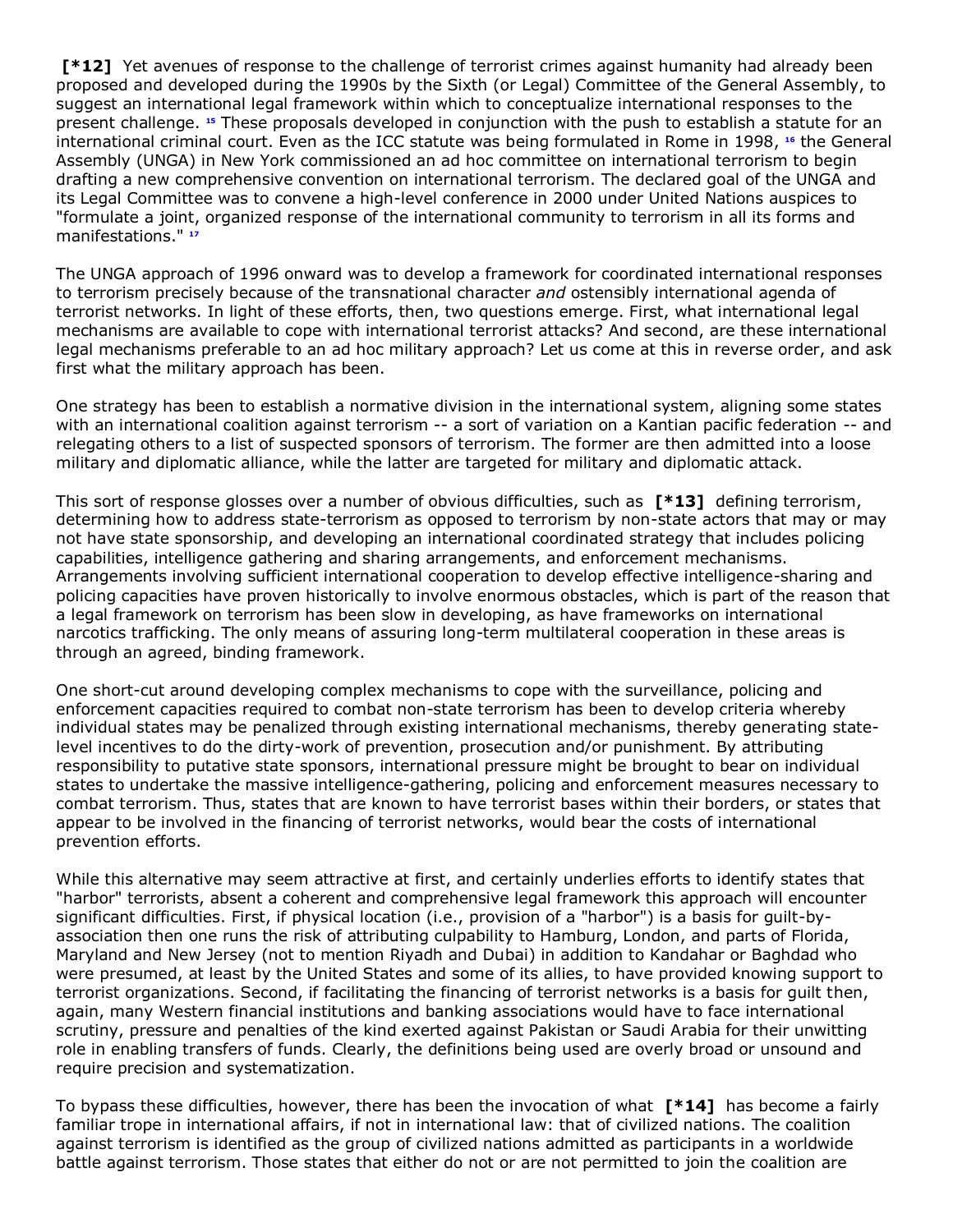understood as states that are outside of the family of civilized nations, and may be viewed as (potential) state sponsors of terror.**<sup>18</sup>** The implications of the current efforts to divide the international system in this way are dangerous, not least because they confirm the worldview of the very terrorist groups that the coalition is seeking to defeat. An approach better-suited to the objective of differentiating forms of terrorism according to their tactics and goals, rather than their ethnic or religious origin, would run a much lower risk **[\*15]** of creating new networks between heretofore unrelated groups, and would be less alienating to states whose cooperation may be crucial to any successful effort to combat global terrorism. **[19](http://www.lexis.com/research/retrieve?_m=47973e549231c520dbe09e2cd0971a2c&docnum=46&_fmtstr=FULL&_startdoc=1&wchp=dGLbVzz-zSkAA&_md5=0f232df1e532c2bc94176067a855cfb4&focBudTerms=&focBudSel=all#n19#n19)**

## **III. Extending the Boundaries of International Law**

Well in advance of September 11th, international jurists had begun to undertake the monumental task of extending the boundaries of international law to develop mechanisms to deal with transnational criminal actors, whether terrorist, mafia or international traffickers in illegal substances. Viewed as the underside of globalization, the transnationalization of crime and the trade in commodities previously controlled exclusively by states (including precious minerals, drugs, and WMDs) was understood to require a coordinated international legal response, involving international policing capacities, intelligence-gathering and prevention work, as well as the further development of international criminal law to prosecute those accused of undertaking such crimes. The UNGA began efforts in earnest to draft a comprehensive convention against international terrorism by the mid-1990s, parallel to the efforts to draft a statute for a permanent international criminal court. **[20](http://www.lexis.com/research/retrieve?_m=47973e549231c520dbe09e2cd0971a2c&docnum=46&_fmtstr=FULL&_startdoc=1&wchp=dGLbVzz-zSkAA&_md5=0f232df1e532c2bc94176067a855cfb4&focBudTerms=&focBudSel=all#n20#n20)**

The first draft that emerged from UNGA efforts was the 1999 draft of the International Convention for the Suppression of the Financing of Terrorism, which was opened for signature in January 2000, and entered into force on April 10, 2002 with 132 signatories and 117 parties. **[21](http://www.lexis.com/research/retrieve?_m=47973e549231c520dbe09e2cd0971a2c&docnum=46&_fmtstr=FULL&_startdoc=1&wchp=dGLbVzz-zSkAA&_md5=0f232df1e532c2bc94176067a855cfb4&focBudTerms=&focBudSel=all#n21#n21)** The convention makes it an international crime for any *person* to intentionally and unlawfully finance the commission of an act that constitutes a terrorist offence. Terrorist offences, **[\*16]** in turn, are defined not only within the convention, but also in relation to definitions in *nine* other terrorism related treaties already in effect at the time that the draft of the convention was adopted (by the General Assembly in 2000), **[22](http://www.lexis.com/research/retrieve?_m=47973e549231c520dbe09e2cd0971a2c&docnum=46&_fmtstr=FULL&_startdoc=1&wchp=dGLbVzz-zSkAA&_md5=0f232df1e532c2bc94176067a855cfb4&focBudTerms=&focBudSel=all#n22#n22)** ranging from the criminalization of attacks on civil aviation to prohibition on bombings. These treaties already provide a basis for prosecution of terrorists under the principles of universal jurisdiction. **[23](http://www.lexis.com/research/retrieve?_m=47973e549231c520dbe09e2cd0971a2c&docnum=46&_fmtstr=FULL&_startdoc=1&wchp=dGLbVzz-zSkAA&_md5=0f232df1e532c2bc94176067a855cfb4&focBudTerms=&focBudSel=all#n23#n23)**

While the favored metaphor for conceiving of the attacks of September 11th and transnational terrorist attacks thereafter has been that of "war", understanding the attacks as crimes against humanity is more constructive. Understood as a crime against humanity, such attacks immediately invoke a series of international legal remedies that have become familiar in the last decade including: the application of principles of universal jurisdiction, the convening of ad hoc criminal tribunals (or the ICC), and the invocation of UN Security Council collective security powers, to cite a few.

A brief review of the spectrum of relevant international law resources that could be marshaled in support of a coordinated international approach to counter-terrorism and the punishment of acts of terrorism is illustrative of the relevance of the legalist paradigm to the current international context. In what follows, I mention three avenues for the plausible extension of international **[\*17]** law to better address the need for a coordinated international strategy to address the threat of terrorism.

## *International Convention Against Terrorism*

The first avenue to be pursued is the immediate adoption of the UN General Assembly proposal to convene an international conference to draft a comprehensive international convention against terrorism, based on the UNGA Legal Committee's preliminary works. Such a conference could produce a working framework to coordinate international policing and intelligence-gathering efforts that would greatly accelerate the process already underway to identify the perpetrators of terrorist attacks, their methods and their organizational structure so as to prevent future attacks. Further, the negotiation process necessitated by the drafting of the convention would permit the airing of a long-overdue international discussion on the definition of terrorism and the methods and goals appropriate for containing the threat of terrorism. The Ad Hoc Committee established by the General Assembly to create a draft of a comprehensive convention on international terrorism has been continuing its work in this regard, providing its most recent report on its activities in April 2005. **[24](http://www.lexis.com/research/retrieve?_m=47973e549231c520dbe09e2cd0971a2c&docnum=46&_fmtstr=FULL&_startdoc=1&wchp=dGLbVzz-zSkAA&_md5=0f232df1e532c2bc94176067a855cfb4&focBudTerms=&focBudSel=all#n24#n24)** Further, the Committee presented its draft International Convention for the Suppression of Acts of Nuclear Terrorism in the same 2005 report, with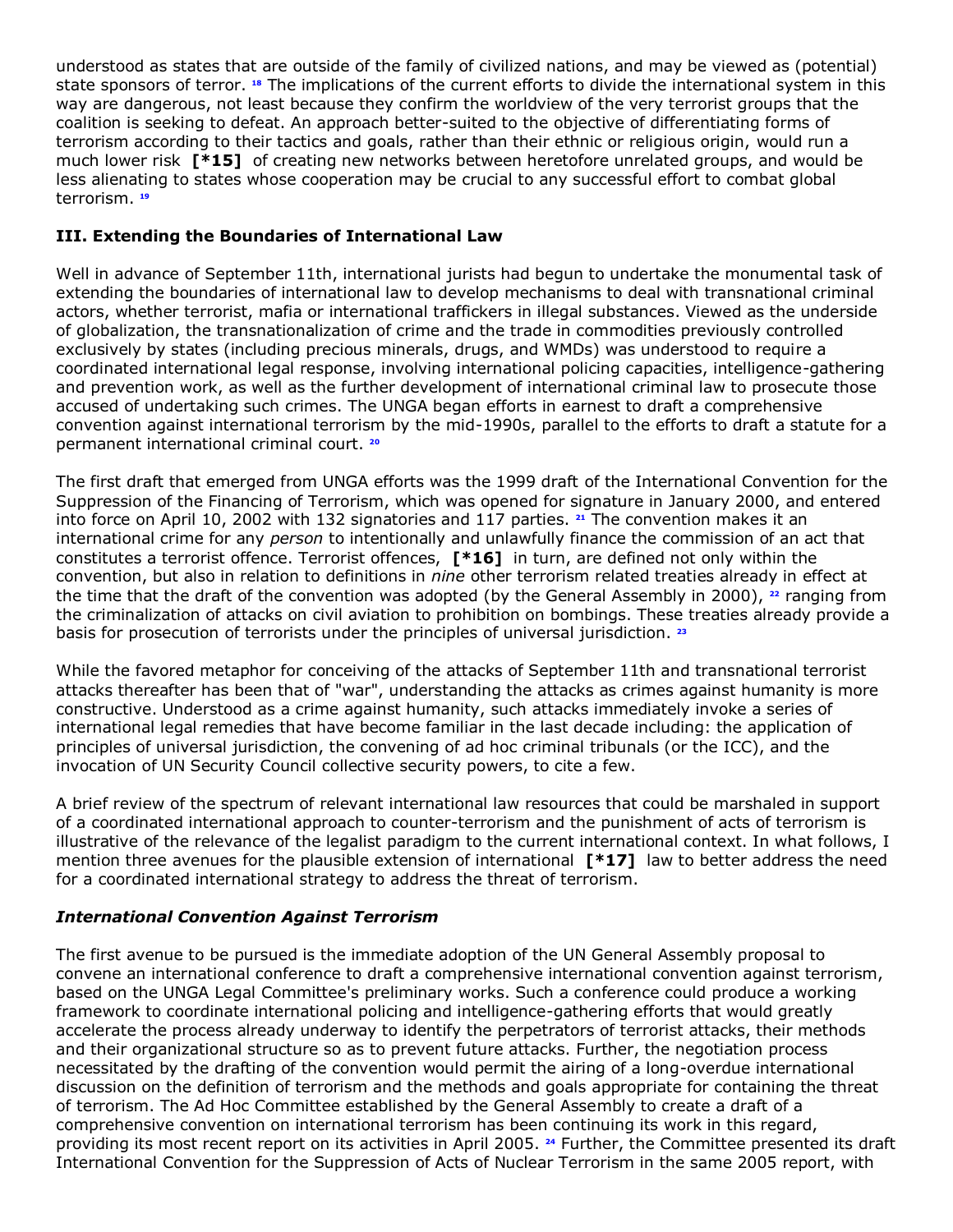the General Assembly adopting the draft convention by resolution on April 15th, 2005. **[25](http://www.lexis.com/research/retrieve?_m=47973e549231c520dbe09e2cd0971a2c&docnum=46&_fmtstr=FULL&_startdoc=1&wchp=dGLbVzz-zSkAA&_md5=0f232df1e532c2bc94176067a855cfb4&focBudTerms=&focBudSel=all#n25#n25)** This new Convention will open for signature on September 14, 2005 and close for signatures on December 31, 2006, with the expectation that it will come into effect in early 2007. The ongoing efforts of the General Assembly's Ad Hoc Committee would be well complemented by the convening of an international conference to resolve the question of adopting a commonly agreed legal definition of terrorism. Indeed, an informal version of such a summit was held in Madrid in March 2005 and in his address at its closing **[\*18]** plenary, UN Secretary General Kofi Annan reiterated his call to come to agreement on such a definition. **[26](http://www.lexis.com/research/retrieve?_m=47973e549231c520dbe09e2cd0971a2c&docnum=46&_fmtstr=FULL&_startdoc=1&wchp=dGLbVzz-zSkAA&_md5=0f232df1e532c2bc94176067a855cfb4&focBudTerms=&focBudSel=all#n26#n26)**

The United States may have set the international community off to a false start by responding to the September 11th attacks by focusing on specific states and terrorist groups as the source of the challenge while missing the opportunity to spearhead collective efforts to generate an international framework with a clear definition of terrorism through which to organize a global response to the broader challenge posed by international terrorism, whether **[\*19]** state-sponsored or undertaken by non-state actors. **[27](http://www.lexis.com/research/retrieve?_m=47973e549231c520dbe09e2cd0971a2c&docnum=46&_fmtstr=FULL&_startdoc=1&wchp=dGLbVzz-zSkAA&_md5=0f232df1e532c2bc94176067a855cfb4&focBudTerms=&focBudSel=all#n27#n27)** The experiences of battling past non-state forms of criminality, ranging from the piracy and slave-trade of the nineteenth and twentieth centuries to the drugs trafficking and mafia activities of the twentieth and twenty-first centuries has shown the wisdom in taking an international approach from the outset. The United Nation's standard-setting role in some of these areas has been exemplary. An international convention against terrorism, the product of an international standard-setting conference, would send an important normative message likelier to facilitate international coordination and enforcement than threatened exclusion from the ad hoc military coalition of the moment.

## *International Criminal Tribunal for the Attacks of September 11*

The convening of an ad hoc criminal tribunal on the order of the ICTY and the ICTR. for the terrorist attacks on New York and Washington, DC (or for future acts of transnational terrorism) would provide an immediate venue in which the alleged perpetrators of the attacks could be tried for commission of crimes against humanity in the absence of an international criminal court **[\*20]** with jurisdiction over the attacks. **[28](http://www.lexis.com/research/retrieve?_m=47973e549231c520dbe09e2cd0971a2c&docnum=46&_fmtstr=FULL&_startdoc=1&wchp=dGLbVzz-zSkAA&_md5=0f232df1e532c2bc94176067a855cfb4&focBudTerms=&focBudSel=all#n28#n28)** The convening of such a court is well within the U.N. Security Council's existing powers, and such a court might be constituted to have jurisdiction over non-state actors as well as officials of existing states. The creation of such a tribunal would enhance the internationalization **[\*21]** of the enforcement of anti-terrorism laws and underscore the global nature of the crime of terrorism. Prosecutions before an international court would also circumvent the troubling procedural and other derogations from human rights standards that have occurred in the domestic courts of states adopting extraordinary anti-terrorism measures in the wake of attacks. **[29](http://www.lexis.com/research/retrieve?_m=47973e549231c520dbe09e2cd0971a2c&docnum=46&_fmtstr=FULL&_startdoc=1&wchp=dGLbVzz-zSkAA&_md5=0f232df1e532c2bc94176067a855cfb4&focBudTerms=&focBudSel=all#n29#n29)** The statute of such a tribunal could establish important precedents.

First such a statute might endorse the principle already being developed by the ICTR of the extension of the definition of a crime against humanity in customary international law to include crimes perpetrated by non-state actors. **[30](http://www.lexis.com/research/retrieve?_m=47973e549231c520dbe09e2cd0971a2c&docnum=46&_fmtstr=FULL&_startdoc=1&wchp=dGLbVzz-zSkAA&_md5=0f232df1e532c2bc94176067a855cfb4&focBudTerms=&focBudSel=all#n30#n30)** In addition, pending the outcome of deliberations on the substance of a comprehensive international convention against terrorism, the statute should resolve current ambiguity regarding the definition of international terrorism. In particular, such a definition would have to include a carve-out for national resistance movements on the one hand, and include a criminal theory of conspiracy analogous to the one developed at Nuremberg on the other. These definitional issues are not easily resolved, and setting the United Nations Security Council about the business of entering into consultations on these questions would underscore the urgency of the need for adequate definitions. The statute would also provide an opportunity to resolve jurisdictional issues that might hamper future prosecutions of terrorist crimes before the ICC by extending jurisdiction to all United Nations members under the Council's Chapter VII powers. **[31](http://www.lexis.com/research/retrieve?_m=47973e549231c520dbe09e2cd0971a2c&docnum=46&_fmtstr=FULL&_startdoc=1&wchp=dGLbVzz-zSkAA&_md5=0f232df1e532c2bc94176067a855cfb4&focBudTerms=&focBudSel=all#n31#n31)** Finally, the statute of the tribunal would offer an occasion for the international community to reinforce the criminalization of the trade in controlled substances or illegal materials, especially where used to finance terrorist activities. For instance, a provision of the Tribunal's statute might include **[\*22]** all black-market activities undertaken for the financing of activities that fall within the statute's definition of terrorism, a provision that would encompass the illicit trade in precious commodities. **[32](http://www.lexis.com/research/retrieve?_m=47973e549231c520dbe09e2cd0971a2c&docnum=46&_fmtstr=FULL&_startdoc=1&wchp=dGLbVzz-zSkAA&_md5=0f232df1e532c2bc94176067a855cfb4&focBudTerms=&focBudSel=all#n32#n32)**

## *Extension of the United Nations Security Council's Chapter Seven Powers*

Of the mechanisms that deserve mention in this brief survey, the final one is the extension of the UN Security Council's peace and security mandate to include threats to international peace and security emanating from international terrorism and other actions by non-state actors or transnational actors. The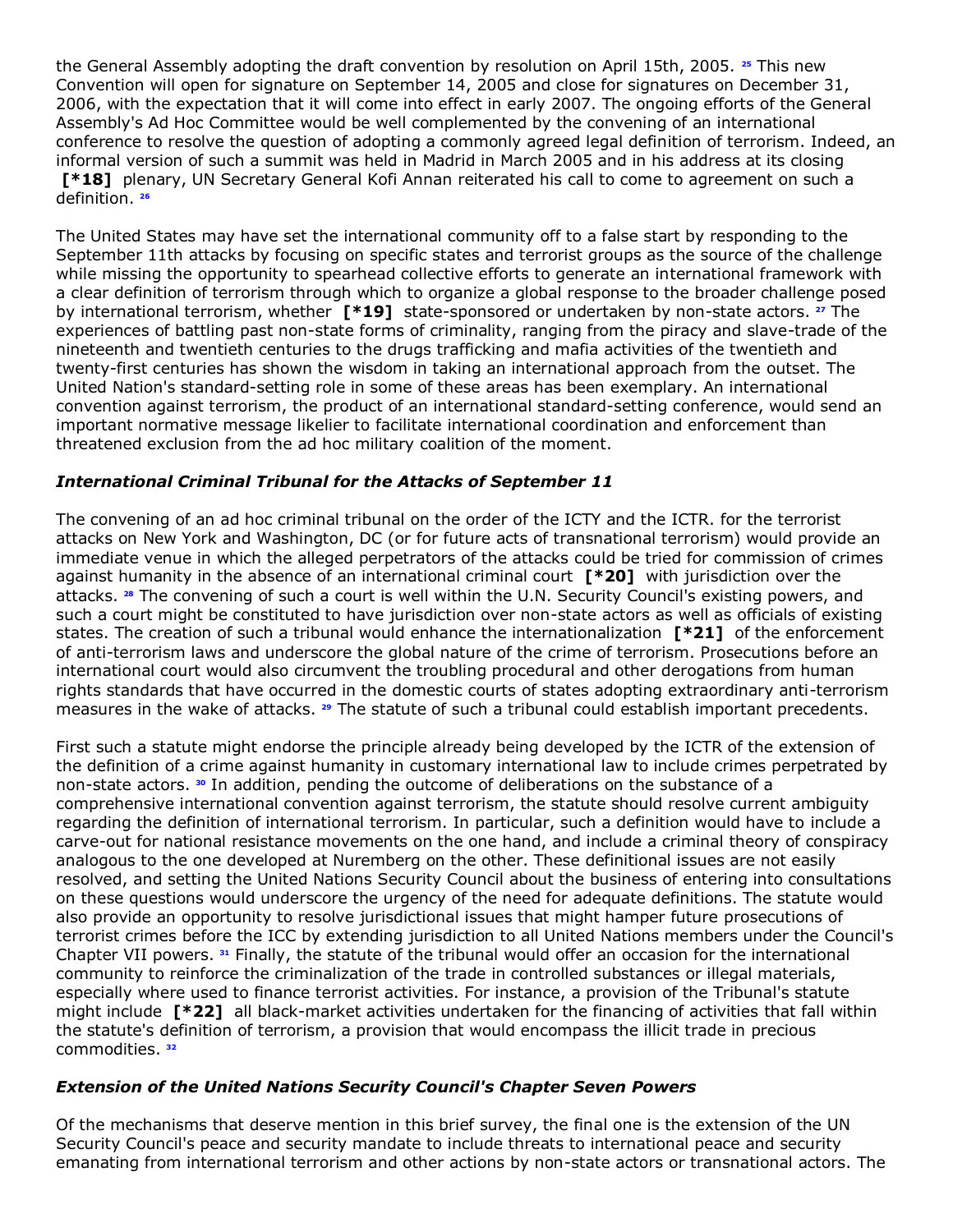precedents set by Security Council resolutions 1368 (2001) and 1373 (2001) move precisely in this direction, **[33](http://www.lexis.com/research/retrieve?_m=47973e549231c520dbe09e2cd0971a2c&docnum=46&_fmtstr=FULL&_startdoc=1&wchp=dGLbVzz-zSkAA&_md5=0f232df1e532c2bc94176067a855cfb4&focBudTerms=&focBudSel=all#n33#n33)** and especially in the case of Resolution 1373, go considerably further in defining an international legal agenda for preventing and punishing terrorism, suggestive of the potential of international **[\*23]** law to serve as the best available remedy for terrorism understood as an international crime. Specifically, 1373 envisions action under Chapter Seven of the Charter to: . prevent and suppress the financing of terrorist acts;

. criminalize all forms of state support to terrorist entities and persons;

. facilitate the exchange of operational information between states to track the movement of terrorist networks and cooperation in intelligence-gathering, investigation, and prevention;

. generate international mechanisms for obtaining jurisdiction, and enabling extradition and prosecution of alleged perpetrators;

. address the links between international terrorism and transnational crime, illicit drugs, moneylaundering, illegal arms-trafficking and illegal movements of WMDs; and

. encourage all states to become parties to the relevant international conventions for the prevention of terrorism to develop coordinated mechanisms of prevention and punishment.

This survey is suggestive of some potential avenues for a coordinated international effort at the prevention and suppression of terrorism. **[34](http://www.lexis.com/research/retrieve?_m=47973e549231c520dbe09e2cd0971a2c&docnum=46&_fmtstr=FULL&_startdoc=1&wchp=dGLbVzz-zSkAA&_md5=0f232df1e532c2bc94176067a855cfb4&focBudTerms=&focBudSel=all#n34#n34)** Several strategies **[\*24]** are available for the development and institutionalization of legal frameworks that would greatly facilitate coordinated international action, without eroding norms of non-intervention and limitations on the use of force that may otherwise be too easily swept aside in the rush to embrace a strictly military paradigm.

## **IV. Conclusion**

The Bush administration's assertion of a right to wage pre-emptive unilateral war wherever it may perceive a threat to national (or international) security has destabilized the foundations of an international collective security system already struggling to meet the challenge of terrorism. The record of the invasion and occupation of Afghanistan and Iraq in improving the national security of the United States or international collective security remains uncertain at best. **[35](http://www.lexis.com/research/retrieve?_m=47973e549231c520dbe09e2cd0971a2c&docnum=46&_fmtstr=FULL&_startdoc=1&wchp=dGLbVzz-zSkAA&_md5=0f232df1e532c2bc94176067a855cfb4&focBudTerms=&focBudSel=all#n35#n35)** The United Nations has been contemplating a serious review of the international collective security system embodied by the organization to address both the weaknesses in the system that may have prompted the U.S. to adopt a pre-emptive war strategy and the fears that have arisen as a result of **[\*25]** the new American strategy. **[36](http://www.lexis.com/research/retrieve?_m=47973e549231c520dbe09e2cd0971a2c&docnum=46&_fmtstr=FULL&_startdoc=1&wchp=dGLbVzz-zSkAA&_md5=0f232df1e532c2bc94176067a855cfb4&focBudTerms=&focBudSel=all#n36#n36)** Perhaps, as Secretary-General Kofi Annan has suggested, the Security Council might develop criteria for the early authorization of coercive measures to prevent a perceived terrorist threat. The Secretary-General's proposed "rethink" of the United Nations collective security system, and the laws of war that underpin it, resulted in the commissioning of a High-Level Panel to make recommendations concerning how the United Nations might meet the new challenges of terrorism, genocide and nuclear proliferation as well as the risks of unilateral strategies of preemption undertaken by powerful member states. The resulting report of the High-Level Panel called for internationalization of the approach to terrorism as a collective security issue. **[37](http://www.lexis.com/research/retrieve?_m=47973e549231c520dbe09e2cd0971a2c&docnum=46&_fmtstr=FULL&_startdoc=1&wchp=dGLbVzz-zSkAA&_md5=0f232df1e532c2bc94176067a855cfb4&focBudTerms=&focBudSel=all#n37#n37)** Many Europeans also shared the Secretary-General's concerns about the doctrine of preemption while remaining equally concerned about the genuine threat posed by terrorism. **[38](http://www.lexis.com/research/retrieve?_m=47973e549231c520dbe09e2cd0971a2c&docnum=46&_fmtstr=FULL&_startdoc=1&wchp=dGLbVzz-zSkAA&_md5=0f232df1e532c2bc94176067a855cfb4&focBudTerms=&focBudSel=all#n38#n38)** Some of this reflects an anxiety to head off American unilateralism for fear that it may undermine the existing international security system causing a reversion to a simple self-help system of generalized "preemption." Perhaps as a result of international discomfort with American conduct of the anti-terror campaign since September 11th, the Bush **[\*26]** administration recently signaled a possible retreat from its unilateralist and militarist approach, deemphasizing its description of its counter-terrorism efforts as a "war." **[39](http://www.lexis.com/research/retrieve?_m=47973e549231c520dbe09e2cd0971a2c&docnum=46&_fmtstr=FULL&_startdoc=1&wchp=dGLbVzz-zSkAA&_md5=0f232df1e532c2bc94176067a855cfb4&focBudTerms=&focBudSel=all#n39#n39)** Whether a new American strategy might emerge that embraces a more multilateral and legalist approach remains in question.

Kofi Annan's strategy -- and one shared by other multilateralists -- to cope with the urgent new challenges to the collective security system emphasizes international coordination to develop new criteria to govern the use of force and new mechanisms for rapid responses as threats to international security arise. If the United Nations does ultimately spearhead an international effort to revise or expand the laws of war to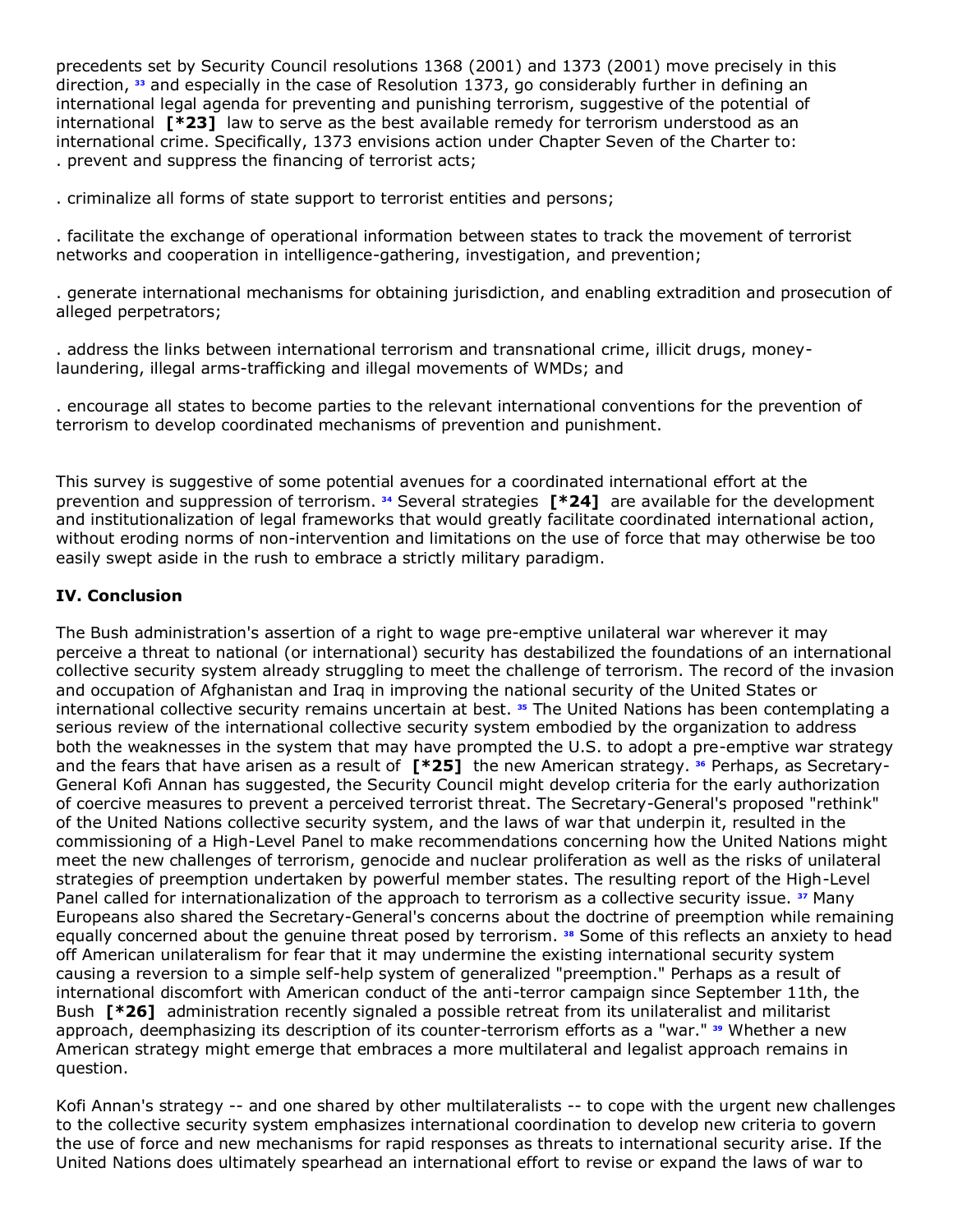address more specifically the challenges posed by terrorism, it would reinforce the legalist and multilateral approach advocated in this essay. **[40](http://www.lexis.com/research/retrieve?_m=47973e549231c520dbe09e2cd0971a2c&docnum=46&_fmtstr=FULL&_startdoc=1&wchp=dGLbVzz-zSkAA&_md5=0f232df1e532c2bc94176067a855cfb4&focBudTerms=&focBudSel=all#n40#n40)** However, this essay has argued that terrorism is best conceived as a form of international crime, accordingly revising the laws of war and the rules governing the use of force by (and between) states should not be the primary avenue for fashioning a response to the threat posed by terrorism to the international system **[41](http://www.lexis.com/research/retrieve?_m=47973e549231c520dbe09e2cd0971a2c&docnum=46&_fmtstr=FULL&_startdoc=1&wchp=dGLbVzz-zSkAA&_md5=0f232df1e532c2bc94176067a855cfb4&focBudTerms=&focBudSel=all#n41#n41)** Rather, as was argued above, an international conference convened to develop a commonly agreed international legal definition for terrorism and to clear the path for the drafting and adoption of **[\*27]** a comprehensive convention on international terrorism, integrating the existing thirteen conventions criminalizing various types and techniques of terrorism, **[42](http://www.lexis.com/research/retrieve?_m=47973e549231c520dbe09e2cd0971a2c&docnum=46&_fmtstr=FULL&_startdoc=1&wchp=dGLbVzz-zSkAA&_md5=0f232df1e532c2bc94176067a855cfb4&focBudTerms=&focBudSel=all#n42#n42)** would be the most constructive path to strengthen multilateral capacity to prevent, investigate and prosecute international acts of terrorism.

Claims that transnational terrorism transcends the capacities of the UN, and international law more generally, often rely on the argument that neither the organization nor the law is equipped to deal with crime by transnational or non-state entities. To the contrary, international law and international organizations enjoy the distinct comparative advantage of being designed to facilitate inter-state interaction and coordination, an advantage with which military strategy can scarcely compete when faced with an enemy that is not organized territorially but through transnational coordination.

The most important insight shared by those who adopt a legalist paradigm in response to terrorism is that there can be no *ad hoc* or unilateral solution to terrorism. The United States may be the most powerful nation in the world today, but events in Afghanistan and Iraq, as well as ongoing international terrorist attacks in the major capitals of the world, suggest that it is not powerful enough to confront the new global challenges alone. **[43](http://www.lexis.com/research/retrieve?_m=47973e549231c520dbe09e2cd0971a2c&docnum=46&_fmtstr=FULL&_startdoc=1&wchp=dGLbVzz-zSkAA&_md5=0f232df1e532c2bc94176067a855cfb4&focBudTerms=&focBudSel=all#n43#n43)** Nor in the long run can there be a strictly military solution to the challenge of terrorism, with or without revised rules governing the use of force. Terrorism as it has emerged since **[\*28]** September 11th is a transnational phenomenon that can only be combated through a concerted, consistent and coordinated international framework. For better or worse, the only viable paradigm available for accomplishing integration and coordination of strategy is that of international law and organization. Efforts to short-cut the development of an international legal framework to cope with terrorism, in favor of military coalitions and a binary division of states between good and evil, though possibly more gratifying to some, run the risk of aggravating the very international divisions that can most easily be exploited to reinforce underground criminal and terrorist enterprise. Entrenching an us-and-them paradigm is the very opposite of coordination -- it is unlikely to yield vital information in the short-run or international security in the long-run. The international community is at a critical juncture that also represents an important opportunity to forge new mechanisms to meet the challenges of the shifting international security context. Missing the opportunity to rally the international community behind efforts to better define and combat terrorism through new approaches to collective security would be a terrible waste. **[44](http://www.lexis.com/research/retrieve?_m=47973e549231c520dbe09e2cd0971a2c&docnum=46&_fmtstr=FULL&_startdoc=1&wchp=dGLbVzz-zSkAA&_md5=0f232df1e532c2bc94176067a855cfb4&focBudTerms=&focBudSel=all#n44#n44)** Fortunately, we have resources within the boundaries of existing international law to seize the opportunity, and constructive proposals to shift those boundaries outward to meet the challenge. Such efforts hold the long-term promise of a more secure international system.

### **Legal Topics:**

For related research and practice materials, see the following legal topics:



[International Law](http://www.lexis.com/research/buttonLink?_m=0dd0f7f8b12a3d8fb5f8477db9a3b477&_xfercite=%3ccite%20cc%3d%22USA%22%3e%3c%21%5bCDATA%5b9%20J.%20Islamic%20L.%20%26%20Culture%201%5d%5d%3e%3c%2fcite%3e&_butType=1&_butStat=0&_butNum=52&_butInline=1&_butinfo=%3dWEBSSA%2000005015&_fmtstr=FULL&docnum=46&_startdoc=1&wchp=dGLbVzz-zSkAA&_md5=b7e6e38a30e14d6558c6555f0c2e021c) **>** [Dispute Resolution](http://w3.lexis.com/research2/lt/topics/tocdisplay.do?_m=9d74edf692847ddb38d7d7e93b6400be&sub=00001656&satocOpen=00001656%2c00020432&_fmtstr=FULL&docnum=46&_startdoc=1&wchp=dGLbVzz-zSkAA&_md5=df622a66946a192c965977eed86a3e2d) **>** [Laws of War](http://w3.lexis.com/research2/lt/topics/tocdisplay.do?_m=9d74edf692847ddb38d7d7e93b6400be&sub=00001656&satocOpen=00001656%2c00020432%2c00020432&_fmtstr=FULL&docnum=46&_startdoc=1&wchp=dGLbVzz-zSkAA&_md5=df622a66946a192c965977eed86a3e2d)

[International Law](http://www.lexis.com/research/buttonLink?_m=0dd0f7f8b12a3d8fb5f8477db9a3b477&_xfercite=%3ccite%20cc%3d%22USA%22%3e%3c%21%5bCDATA%5b9%20J.%20Islamic%20L.%20%26%20Culture%201%5d%5d%3e%3c%2fcite%3e&_butType=1&_butStat=0&_butNum=53&_butInline=1&_butinfo=%3dWEBSSA%2000021837&_fmtstr=FULL&docnum=46&_startdoc=1&wchp=dGLbVzz-zSkAA&_md5=ff7ad0c1d2d2f2e2b05c7ba06730277b) **>** [Sovereign States & Individuals](http://w3.lexis.com/research2/lt/topics/tocdisplay.do?_m=9d74edf692847ddb38d7d7e93b6400be&sub=00001656&satocOpen=00001656%2c00020434&_fmtstr=FULL&docnum=46&_startdoc=1&wchp=dGLbVzz-zSkAA&_md5=df622a66946a192c965977eed86a3e2d) **>** [Human Rights](http://w3.lexis.com/research2/lt/topics/tocdisplay.do?_m=9d74edf692847ddb38d7d7e93b6400be&sub=00001656&satocOpen=00001656%2c00020434%2c00021843&_fmtstr=FULL&docnum=46&_startdoc=1&wchp=dGLbVzz-zSkAA&_md5=df622a66946a192c965977eed86a3e2d) **>** [Terrorism](http://w3.lexis.com/research2/lt/topics/tocdisplay.do?_m=9d74edf692847ddb38d7d7e93b6400be&sub=00001656&satocOpen=00001656%2c00020434%2c00021843%2c00021843&_fmtstr=FULL&docnum=46&_startdoc=1&wchp=dGLbVzz-zSkAA&_md5=df622a66946a192c965977eed86a3e2d)

# **FOOTNOTES:**

n1 A version of this essay was previously published as *Stretching the Limits of International Law: The*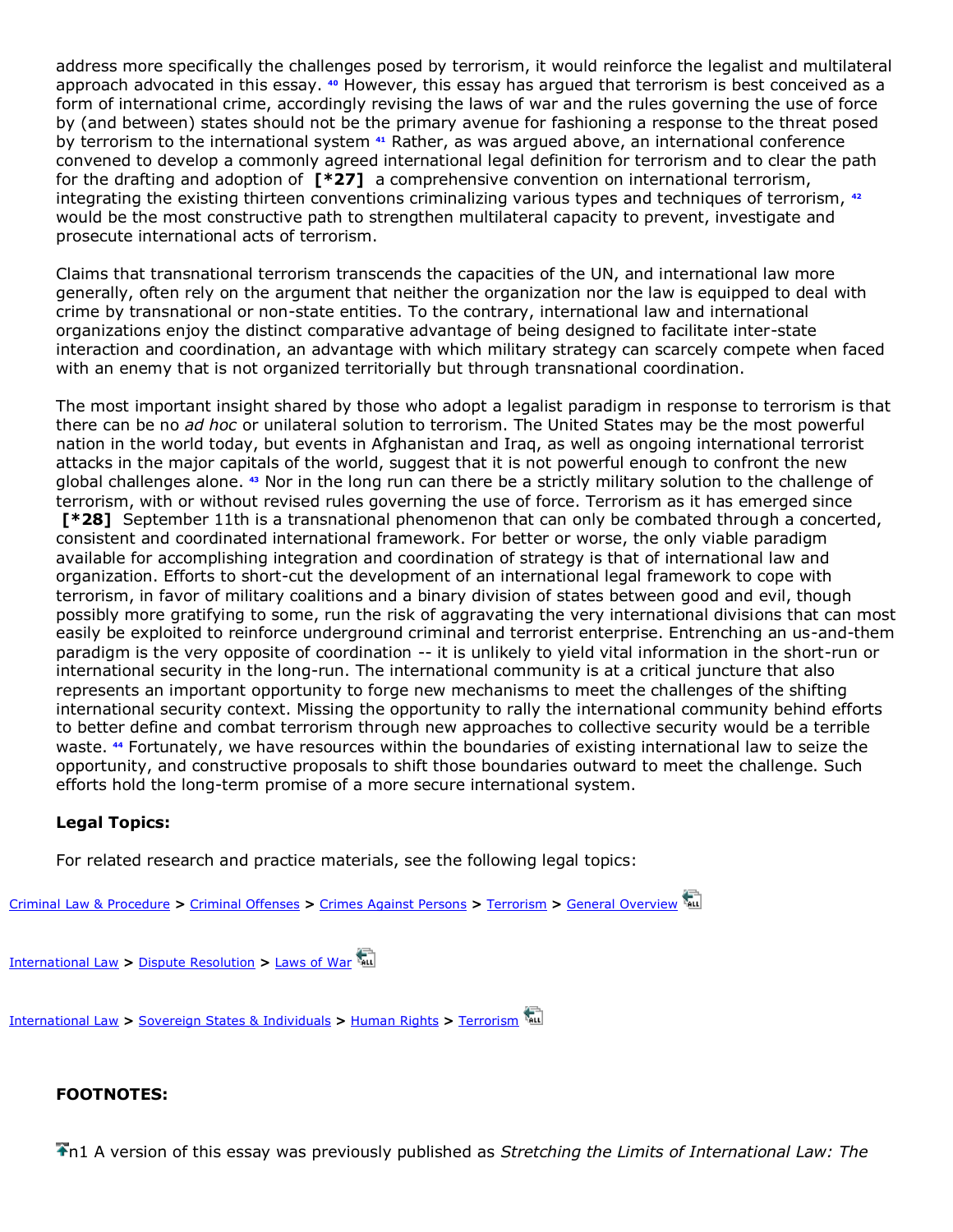*Challenge of Terrorism,* 8(2) ILSA Journal of International and Comparative Law (Spring 2002). The current version of this article is based on a presentation given by the author on a panel addressing the resources available in international law and the laws of war to meet the challenge of terrorism. The panel took place during the 2004 meeting of the Yale Law School Middle East Legal Studies Seminar in Rome, Italy.

The Where they have occurred, such glaring departures from the laws of war as the U.S. strategy of preemptive war and the creation of extra-legal status for prisoners captured in unilateral U.S. military actions have generated significant international criticism. The Guantanamo detainees in particular have become the symbol of what many international observers perceive to be the lawlessness of the American approach. The American efforts to unilaterally revise the laws of war by refusing to apply the Geneva conventions to the detainees in Guantanamo have provoked fierce international resistance by even the closest allies of the Bush administration. After initially defending the treatment of detainees in Guantanamo, under domestic pressure even British prime minister Tony Blair requested that the Bush administration reconsider the proposed military tribunals for detainees and permit visits by the ICRC and by British officials to inspect detention conditions at the camp. *See, e.g.,* Philip Shenon, "Britain Defends U.S. Treatment of Detainees at Guantanamo," New York Times, 22 January, 2002, sec. A, p. 12; Katherine Q. Seelye, "Criticized, U.S. Brings Visitors to Prison Camp," New York Times, 26 January, 2002, sec A, p. 8; and Neil A. Lewis, "Bowing to Ally, Bush to Rethink Tribunals for British Subjects," New York Times, 19 July, 2003, sec A, p. 3. The strictly apolitical International Committee of the Red Cross, with its mandate of confidentiality, took the extraordinary step of publicly stating its opposition to the conditions of detention at Guantanamo following one of the rare visits the U.S. has permitted to ICRC officials. *See, e.g.,* Neil A. Lewis, "Red Cross Criticizes Indefinite Detention In Guantanamo Bay," New York Times, 10 October 2003, sec. A., p. 1; and Neil A. Lewis, "Red Cross Finds Detainee Abuse at Guantanamo," New York Times, 30 November 2004, sec. A., p.1. British courts have declared the detention camp at Guantanamo (renamed Camp Delta, following the negative publicity associated with the previous designation as "Camp X-Ray") a legal black hole. The Bush administration's argument that international law protections do not apply to the detainees at Guantanamo, while widely opposed, has not faced direct challenge before a court. Nonetheless, there have been indications that international pressure based on concerns about the weakening of protections for prisoners of war have led the Bush administration to reconsider the applicability of the Geneva Conventions to combatants captured in the Afghan war. Thom Shanker and Katherine Q. Seelye, "Behind-the-Scenes Clash Led Bush to Reverse Himself on Applying Geneva Conventions," New York Times, 22 February, 2002, sec. A, p. 12. Moreover, while no court has challenged the applicability of the Geneva Conventions, the administration's argument that *U.S. legal* protections do not extend to the Guantanamo detainees as foreign nationals held outside U.S. borders has been tested. On June 28, 2004, the Supreme Court handed down its decision in Rasul v. Bush, a case brought by 14 of the 600+ detainees still being held at Guantanamo as of 2004. The 14 detainees included two Australian citizens and 12 Kuwaitis (the involvement of another two British citizens, originally party to the suit, ended when they were released from Guantanamo prior to the Supreme Court hearing of the case, as a result of intense diplomatic pressure on the Bush administration by the Blair government). Although they were not U.S. citizens, the Court held that because they were being detained in a territory under the control of the U.S. government, they were entitled to certain protections under US. federal law, specifically the right to challenge the basis of their detention through habeas petitions. Rasul v. Bush, 542 [U.S. 466 \(2004\).](http://www.lexis.com/research/buttonTFLink?_m=0dd0f7f8b12a3d8fb5f8477db9a3b477&_xfercite=%3ccite%20cc%3d%22USA%22%3e%3c%21%5bCDATA%5b9%20J.%20Islamic%20L.%20%26%20Culture%201%5d%5d%3e%3c%2fcite%3e&_butType=3&_butStat=2&_butNum=46&_butInline=1&_butinfo=%3ccite%20cc%3d%22USA%22%3e%3c%21%5bCDATA%5b542%20U.S.%20466%5d%5d%3e%3c%2fcite%3e&_fmtstr=FULL&docnum=46&_startdoc=1&wchp=dGLbVzz-zSkAA&_md5=aa0ae7a8377b287be1988c22cce1e87f) Linda Greenhouse, "Access to Courts," New York Times, 29 June, 2004, sec. A, p. 1. Following increasing international scrutiny of the conditions of detention at Guantanamo and in other detention facilities controlled by the U.S. in Iraq and Afghanistan, the Bush administration has recently indicated that the majority of Guantanamo detainees will be returned to Afghanistan. Neil A. Lewis, "Guantanamo Detention Site Is Being Transformed, U.S. Says," New York Times, 6 August 2005; sec A, p. 8 (citing an agreement between the Pentagon and various governments, including Afghanistan, Saudi Arabia and Yemen, on the transfer of detainees out of Guantanamo and to custody in their countries of origin)

n3 Note that while "legalist" is the term used herein in contrast to "military", it is understood that the military paradigm too invokes a body of law -- namely the laws of war. Nonetheless, the shorthand of military/legalist is useful in capturing the two competing alternatives to respond to international terrorism considered in this essay.

n4 Nothing in the argument presented in this essay is intended to suggest that individual acts of terrorism might not rise to the level of crime against humanity under the paradigm of the laws of war and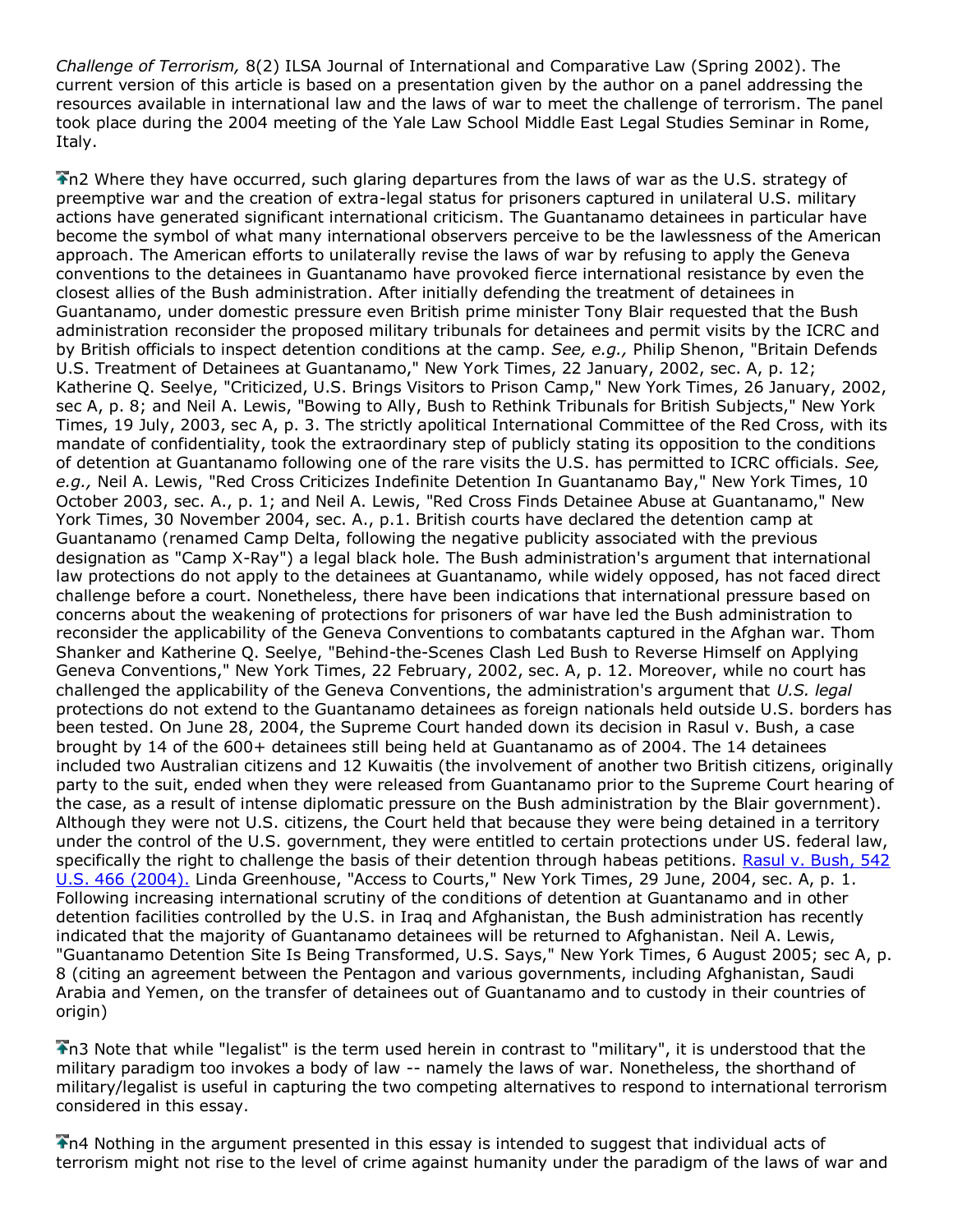**international humanitarian law.** Rather, the perspective taken in this article challenges the assumption that terrorism, in all its forms and instances, is best treated as an act of war or armed conflict rather than an extremely dangerous form of international criminal action. For an analysis of terrorism as an act of armed conflict to be treated as a crime against humanity, see Derek Jinks, *September 11 and the Laws of War,* 28 Yale Journal of International Law 1 (Winter 2003).

n5 To be sure, an increasing number of scholars throughout the 1990s drew attention to the inability of the Westphalian state-centric model to accurately capture the nature of the post-Cold War international system, particularly in light of the impact of globalization. For an example of an international relations and international law scholar calling for a post-Westphalian reconceptualization of world order, see Richard Falk, Predatory Globalization: A Critique (Cambridge: Polity Press, 1999), 20-25.

n6 For a discussion of such strategies, see, e.g., Phil Williams, Transnational Criminal Enterprises, Conflict and Instability, Turbulent Peace: The Challenges of Managing International Conflict (eds. Chester Crocker, Fen Osier, and Pamela Aall) 2001, at 97-111.

n7 It is worth defining the term "unprecedented" in this context Typically, commentators have noted that the scale and method of attacks by al-Qaeda are unprecedented. This is not the sense in which the term is intended here. For instance, the method of hijacking planes is one that had become quite conventional over the last 50 years, though of course the use of the planes to attack other structures is an innovation. While the scale of the attack (the four hijackings and attacks totaling almost 3000 deaths) is massive, the attempted bombing of the World Trade Center in 1993 would likely have caused even greater loss of life, had it been successful, but was treated as a conventional form of terrorism at the time that the attempt occurred. What this essay will treat as unprecedented is the identity of the perpetrators of these attacks. While, in the case of the September 11th attacks, the individual hijackers' nationalities and class backgrounds are unusual enough, what is salient about the perpetrators is that they belonged to a *transnational network,* without direct state sponsorship, the objectives of which (allegedly) concern the structure of the international order (and more particularly the consequences of American hegemony for certain regions of the world) and are *not* limited to a domestic or territorially-bounded set of goals. Thus, the link between territoriality and the objectives of political violence is severed in the case of al-Qaeda, creating a truly transnational threat.

n8 While there is some controversy over which norms enjoy peremptory status, the latter half of the 20th century witnessed the emergence of international consensus over the minimum content of *jus cogens* norms including those enshrined in the London Charter of the Nuremberg Tribunals. These norms include respect for the laws of war (*jus in bello* as compiled in the Hague Regulations), humanitarian law (now largely compiled in the 1949 Geneva Conventions), the prohibition on genocide (now reflected in the Genocide Convention), and the norms governing the applications and enforcement of international legal obligations (such as the norms that treaties that are in force are binding on their parties -- i.e., *pacta sunt servanda).*

n9 The military response also relies on an international legal basis -- that of the right of self-defense enshrined in Article 51 of the UN Charter. The claim that Afghanistan was a legitimate target of American and British military attacks because that country "harbored" within its territory terrorist groups held responsible by the American government for the September 11th attacks was forwarded by the British and American governments without seeking UN Security Council approval of their interpretation of Article 51. The effort to fit the September 11th attacks into a more conventional paradigm of aggression or armed conflict, attributing responsibility to a state without actually alleging state sponsorship, reflects the general anxiety to find conventional means to fight an unconventional threat. Yet even as the international legal norm of self-defense was invoked, international law was being pronounced inadequate to meet the post-September 11th challenge. This ambivalence suggests both the continued relevance of international law and the need to stretch the limits of the existing framework in order to fashion an appropriate response.

n10 This is the official abbreviated title for the Tribunal. See U.N. Press Release, No. IT/13, Nov. 30, 1993, and No. IT/30, Feb. 11, 1994. The full title of the ICTY is the International Tribunal for the Prosecution of Persons Responsible for Serious Violations of **International Humanitarian Law** Committed in the Territory of the Former Yugoslavia since 1991. For the Security Council resolution establishing the ICTY, see S. Res. 827, U.N. SCOR, U.N. Doc. S/RES/827 (1993).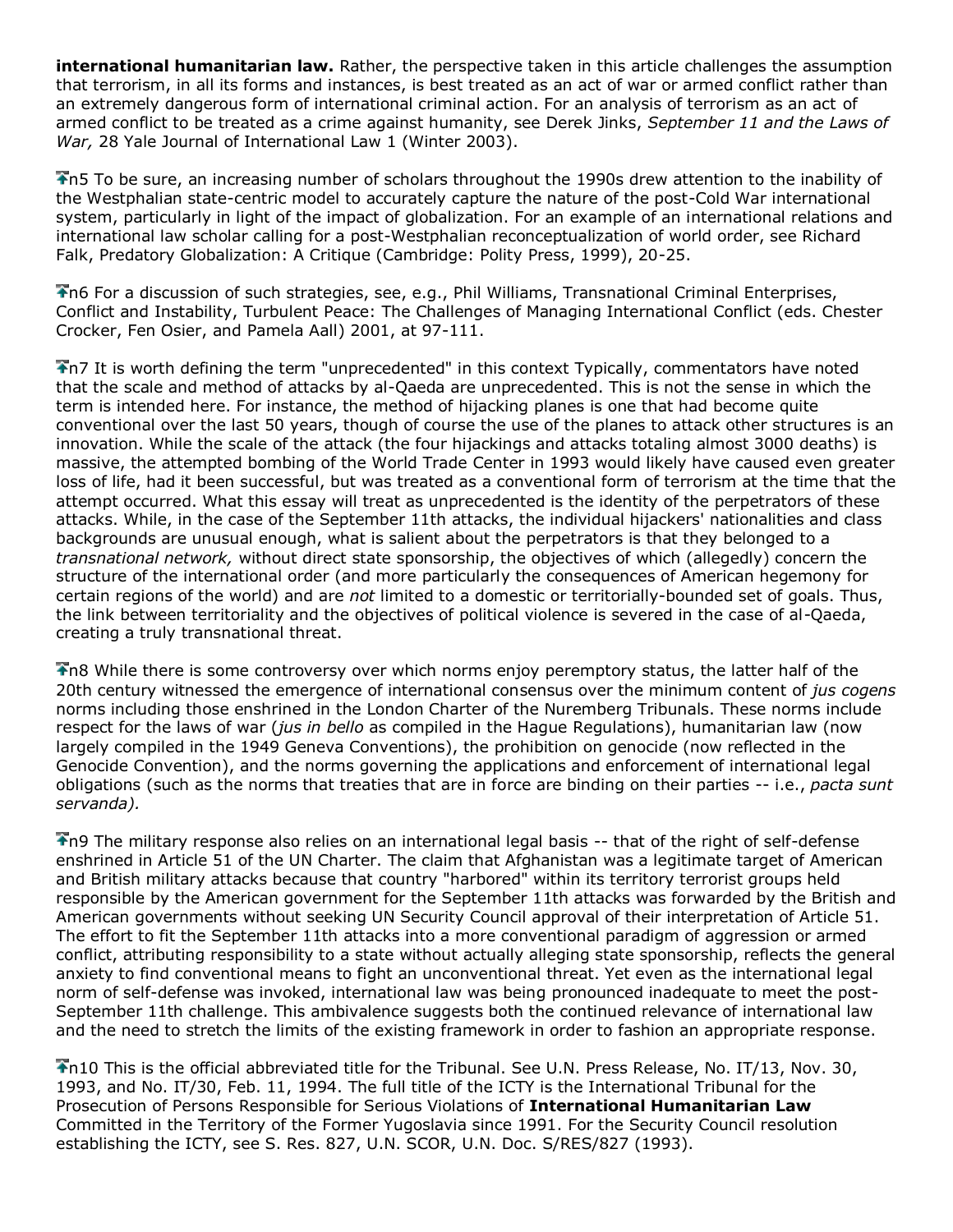n11 The full title of the ICTR is the International Criminal Tribunal for the Prosecution of Persons Responsible for Genocide and Other Serious Violations of **International Humanitarian Law** Committed in the Territory of Rwanda and Rwandan Citizens Responsible for Genocide and Other Such Violations Committed in the Territory of Neighbouring States Between 1 January and 31 December 1994. For the Security Council resolution establishing the ICTY, see S. Res. 955, U.N. SCOR, UN. Doc. S/RES/955 (1994).

n12 The Statute for the International Criminal Court was drafted at the United Nations Diplomatic Conference of Plenipotentiaries on the Establishment of an International Criminal Court [hereinafter, "U.N. Diplomatic Conf. of Plenipotentiaries on the Establishment of an ICC"] held in Rome, Italy (1998). See Statute of the International Criminal Court, U.N. Diplomatic Conf. of Plenipotentiaries on the Establishment of an ICC, U.N. Doc. A/CONF. 183/9 (1998).

n13 By "Kosovo war" here I mean to refer to the eleven week bombing campaign conducted by NATO against the Federal Republic of Yugoslavia, beginning on March 24, 1999. This campaign was designated "Operation Allied Force" and had many unique features worth bearing in mind. Most importantly, the Kosovo war may represent a precedent for expanding the international legal basis for the use of force. As at least one international legal scholar has noted, Operation Allied Force represented "the first time a major use of destructive armed force had been undertaken with the stated purpose of implementing UN Security Council resolutions but without Security Council authorization." Adam Roberts, *NATO's 'Humanitarian War' Over Kosovo,* 41(3) SURVIVAL 102, 102 (1999). The bombing campaign against Afghanistan by Anglo-American forces -- initially dubbed 'Operation Infinite Justice,' but later renamed 'Operation Enduring Freedom' -- which began on October 7, 2001 resembles the Kosovo campaign in that it did not enjoy direct Security Council authorization, though two resolutions in September express the United Nation's support for efforts to combat terrorism. In the case of the air campaign against Afghanistan, the American representative to the United Nations, Ambassador John Negroponte, presented a letter to the Security Council on October 8, 2001 stating that the attacks against Afghanistan were acts of self-defense under Article 51 of the Charter of the United Nations. See Christopher Wren, "U.S. Advises UN. Council More Strikes Could Come," New York Times, 9 October 2001, sec B, p. 5 (quoting from the Negroponte letter offering "the Bush Administration's justification for the military strikes . . . . against the Taliban). Absent evidence establishing state sponsorship of the September 11th attacks on the part of Afghanistan, this invocation of the right of self-defense reflects an expansive interpretation of the Article 51. In particular, while Article 51 recognizes an "inherent right of individual or collective self-defence if an armed attack occurs against a Member of the United Nations" it has not previously been interpreted to permit uses of force against a state not held directly responsible for the attack in question. See UN. CHARTER art. 51. Thus the question arises whether the right of self-defense extends to attacks on states on whose territory non-state actors believed to be responsible for an armed attack may be present. A slightly different approach may be to say that the September 11th attacks combined with the apparent absence of a direct state-sponsor require a broadening of the U.N. Charter's authorization of the use of force to cover actions like Operation Enduring Freedom, and future uses of military force to attack terrorists wherever they may be located. Such a broadened definition of the justified use of force may indeed be necessary but would require careful attention to the repercussions for the norm of nonintervention. Again, refining international legal norms of *jus ad bello* to account for new threats to international security is suggestive of the significance and relevance of international law as a framework for structuring an international response to such threats.

n14 The first effort to draft a comprehensive treaty against terrorism was taken up by the United Nations in the early 1970s, but failed in large measure because of the absence of a widely accepted definition of the term "terrorism." As a result, efforts were redirected towards the drafting of more specific conventions preventing and prohibiting certain types of terrorism, such as aircraft hijacking, crimes against protected persons and hostage taking. For an overview of this history and the difficulty of developing a commonly accepted legal definition of terrorism, see the remarks of Hans Correll, Under-Secretary-General for Legal Affairs. Hans Correll, "The international instruments against terrorism: the record so far and strengt hening the existing regime," remarks delivered at a symposium entitled "Combating International Terrorism: The Contribution of the United Nations," (Vienna International Centre, 3 June, 2002) at 3-4 *available at* [http://www.un.org/law/counsel/english/remarks.pdf.](http://www.un.org/law/counsel/english/remarks.pdf) See also Anne-Marie Slaughter and William Burke0-White, *An International Constitutional Moment,* 43 Harvard International Law Journal 1 (Winter 2002): 10-12.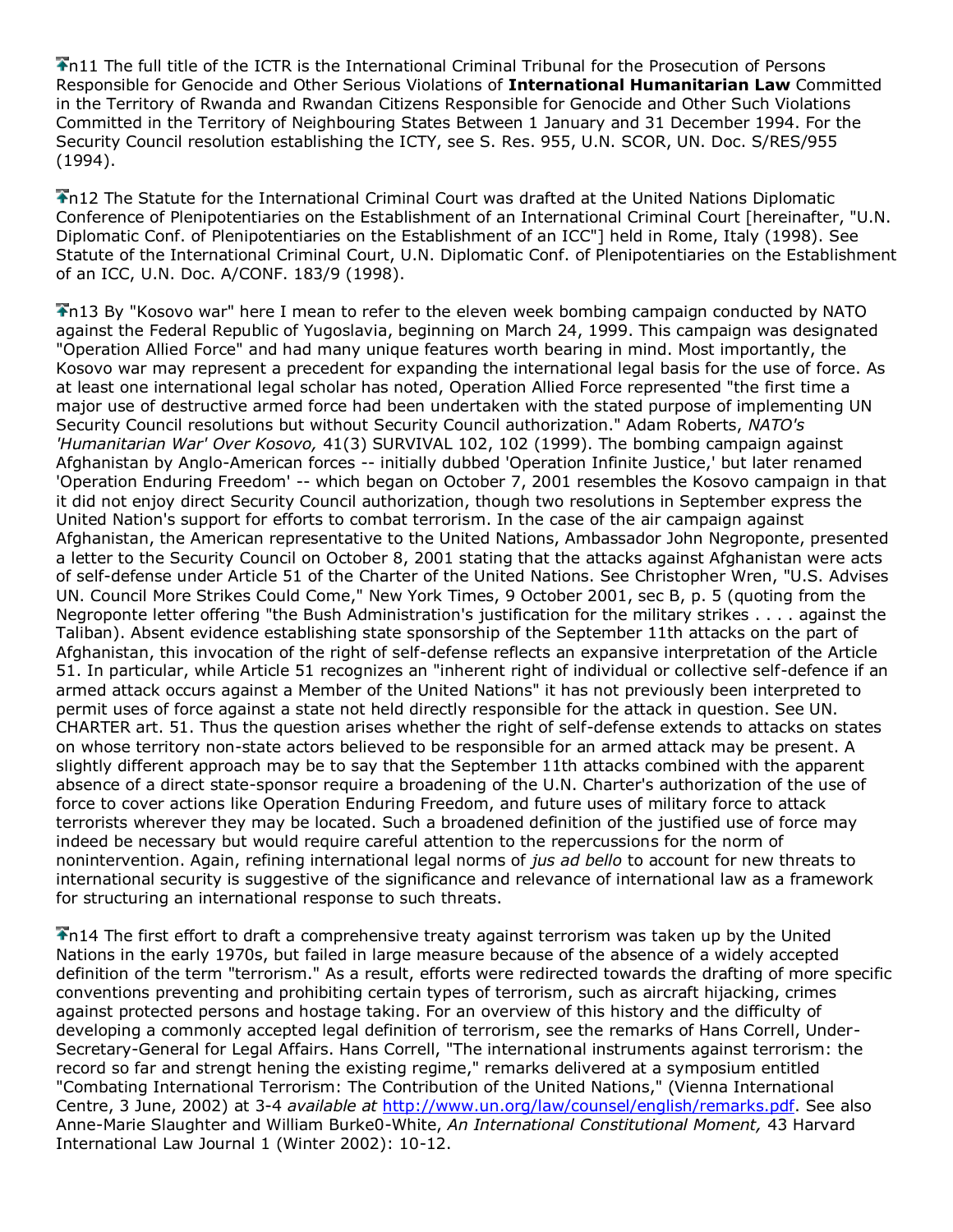n15 For a recent report by the Sixth Committee, including recommendations on measures to eliminate international terrorism and recapitulating the Committee's efforts to develop such measures since 1994, see UNGA/59/514, 18 November 2004 (presenting the Report of the Sixth Committee on Measures to eliminate international terrorism to the UN General Assembly).

n16 For a discussion of the drafting of the ICC statute, see supra note 12 and accompanying text.

n17 UNGA/L/3103, 24 November 1998.

n18 Initially three states -- Iran, Iraq and North Korea -- were singled out by the Bush administration as constituting an "axis of Evil," during President Bush's State of the Union address on January 29, 2002. Subsequently, it has been suggested by the administration that other states, such as Syria, Libya and Cuba, may also enjoy the same sobriquet. The case of Syria is instructive in indicating the limits of the divisive approach adopted by the Bush administration and its detrimental effects on coordinated counterterrorism efforts. As has been widely remarked, the Syrians played a significant role in furnishing the Bush administration with valuable intelligence information after September 11, but ultimately reduced cooperation with the U.S. when it became clear that American officials were intent on relegating Syria to the wrong side of the with-us-or-against-us paradigm. *See, eg.,* Seymour Hersh, "The Syrian Bet," The New Yorker, 28 July, 2003, 32. Even while denouncing the Syrians, however, the Bush administration has also apparently been using Syria to extract information from detainees "rendered" by Americans to Syria for interrogation and detention. *See* Maher Arar, Statement regarding torture and detention in Syria to the Canadian Broadcasting Company (November 4, 2003)(transcript available at <http://www.cbcca/news/background/arar/arar> statement.html); *see also,* David Cole, "Syria, U.S. Torture Center," The Nation, December 1, 2003, 7; and Scott Shane, "The Costs of Outsourcing Interrogation: A Canadian Muslim's Long Ordeal in Syria," New York Times, 29 May, 2005, sec. 1, p. 10. The story of the rendition of Canadian citizen Maher Arar to Syria by American authorities is an especially disturbing example of "cooperation" in counter-terrorism efforts, but it is all the more interesting when one considers the circumstances of Arar's release. Syrian authorities, exasperated with American policy in the aftermath of an Israeli air attack on Syrian targets, apparently saw no further reason to keep Arar detained at the behest of the Bush administration and released him. Arar, now living with his family in Ottawa, has filed suit against both Canadian and American officials over his abduction, rendition and torture while in Syrian

custody. Nina Bernstein, "U.S. Defends Detentions At Airports," New York Times, 10 August, 2005, sec. B, p. 1 (discussing oral arguments in August 2005 in Arar's federal lawsuit).

n19 It is possible, for instance, that alleging connections between all Islamist groups increases the incentives of such groups to actually develop connections where none may yet exist, precisely because they may now face a common threat Rather than relying on a rule-of-thumb distinction that draws lines between Islamist terrorists and all other forms of terror, the more appropriate distinction would be between terrorist groups with a global agenda and those groups with domestic or national goals, whether Islamist or not.

n20 On the efforts to draft the ICC Statute, see supra note 12 and accompanying text.

n21 This convention came out of a decision by the UN General Assembly to empower an ad hoc committee to prepare a draft of a convention for the suppression of international financing of terrorism in 1998. See UNGA/RES/53/108, 8 December 1998 The full text of the Convention is available at [http://www.unodc.org/unodc/resolution\\_2000-02-25\\_1.html.](http://www.unodc.org/unodc/resolution_2000-02-25_1.html)

The draft convention was adopted by the General Assembly through UNGA/RES/54/109, 25 February, 2000.

n23 Today there are twelve major multilateral conventions and protocols related to the combating of terrorism already in effect, in addition to numerous specific UN Security Council binding resolutions issued by the Council under its Chapter VII powers in response to specific incidents of terrorism. The database maintained by the United Nations Office on Drugs and Crime (UNODC) includes all twelve major conventions; the twelve conventions may be accessed at<http://www.unodc.org/unodc/terrorism> conventions.html. Examples of the most significant such conventions, particularly for legal definitions of terrorism are: Convention for the Suppression of Unlawful Seizure of Aircraft, Dec. 16, 1970, [22 U.S.T.](http://www.lexis.com/research/buttonTFLink?_m=0dd0f7f8b12a3d8fb5f8477db9a3b477&_xfercite=%3ccite%20cc%3d%22USA%22%3e%3c%21%5bCDATA%5b9%20J.%20Islamic%20L.%20%26%20Culture%201%5d%5d%3e%3c%2fcite%3e&_butType=3&_butStat=2&_butNum=47&_butInline=1&_butinfo=%3ccite%20cc%3d%22USA%22%3e%3c%21%5bCDATA%5b22%20U.S.T.%201641%5d%5d%3e%3c%2fcite%3e&_fmtstr=FULL&docnum=46&_startdoc=1&wchp=dGLbVzz-zSkAA&_md5=dbd4de10671431588af958758badf1f0)  [1641;](http://www.lexis.com/research/buttonTFLink?_m=0dd0f7f8b12a3d8fb5f8477db9a3b477&_xfercite=%3ccite%20cc%3d%22USA%22%3e%3c%21%5bCDATA%5b9%20J.%20Islamic%20L.%20%26%20Culture%201%5d%5d%3e%3c%2fcite%3e&_butType=3&_butStat=2&_butNum=47&_butInline=1&_butinfo=%3ccite%20cc%3d%22USA%22%3e%3c%21%5bCDATA%5b22%20U.S.T.%201641%5d%5d%3e%3c%2fcite%3e&_fmtstr=FULL&docnum=46&_startdoc=1&wchp=dGLbVzz-zSkAA&_md5=dbd4de10671431588af958758badf1f0) Convention for the Suppression of Unlawful Acts Against the Safety of Civil Aviation, Sept. 23,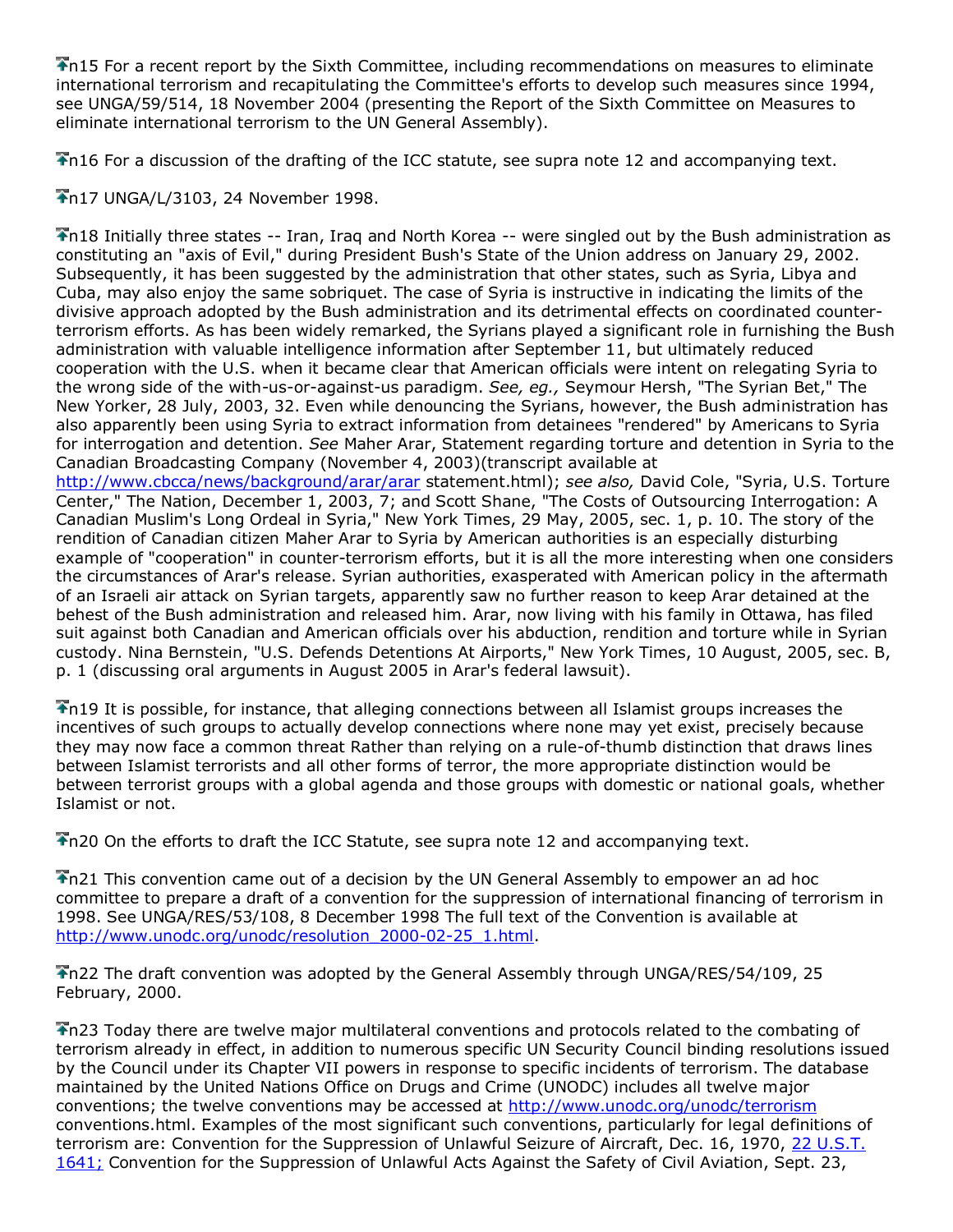1971, [24 U.S.T. 564;](http://www.lexis.com/research/buttonTFLink?_m=0dd0f7f8b12a3d8fb5f8477db9a3b477&_xfercite=%3ccite%20cc%3d%22USA%22%3e%3c%21%5bCDATA%5b9%20J.%20Islamic%20L.%20%26%20Culture%201%5d%5d%3e%3c%2fcite%3e&_butType=3&_butStat=2&_butNum=48&_butInline=1&_butinfo=%3ccite%20cc%3d%22USA%22%3e%3c%21%5bCDATA%5b24%20U.S.T.%20564%5d%5d%3e%3c%2fcite%3e&_fmtstr=FULL&docnum=46&_startdoc=1&wchp=dGLbVzz-zSkAA&_md5=3311dc5f377a0a260d0e8fb374c87a90) Convention on the Prevention and Punishment of Crimes Against Internationally Protected Persons Including Diplomatic Agents, Dec 14, 1973, [28 U.S.T. 1975;](http://www.lexis.com/research/buttonTFLink?_m=0dd0f7f8b12a3d8fb5f8477db9a3b477&_xfercite=%3ccite%20cc%3d%22USA%22%3e%3c%21%5bCDATA%5b9%20J.%20Islamic%20L.%20%26%20Culture%201%5d%5d%3e%3c%2fcite%3e&_butType=3&_butStat=2&_butNum=49&_butInline=1&_butinfo=%3ccite%20cc%3d%22USA%22%3e%3c%21%5bCDATA%5b28%20U.S.T.%201975%5d%5d%3e%3c%2fcite%3e&_fmtstr=FULL&docnum=46&_startdoc=1&wchp=dGLbVzz-zSkAA&_md5=8419020e095d38c55ba89e8bb1b8a422) International Convention against the Taking of Hostages Dec 17, 1979, T.I.A.S. No. 11,081, 1316 U.N.T.S. 205; Convention on the physical protection of nuclear materials, with annex, Oct. 26, 1979, TIAS No. 11,880; and the International Convention for the Suppression of Terrorist Bombings (UNGA, 1997).

n24 Report of the Ad Hoc Committee established by General Assembly resolution 51/210 of 17 December 1996 (A/59/766), UNGA/RES/59/766, 4 April 2005, *available at* [http://daccessdds.un.org/doc/UNDOC/GEN/N05/295/27/PDF/N0529527.pdf?OpenElement.](http://daccessdds.un.org/doc/UNDOC/GEN/N05/295/27/PDF/N0529527.pdf?OpenElement)

n25 UNGA/RES/59/290, 15 April 2005 This will constitute the thirteenth individual convention combating a specific type of terrorist act and once again serves as a reminder of the need for a single comprehensive convention on the prevention, prohibition and prosecution of all forms of international terrorism.

Th26 The Madrid Club -- which was founded by "former prime ministers and presidents of democratic countries" to honor the memories of the victims of the terrorist attacks of March 11, 2004 in Madrid, Spain -- convened the "International Summit on Democracy, Terrorism and Security" from March 8-11, 2004 In his address to the participants of the summt, Kofi Annan noted that he had convened a "High-Level Panel on Threats, Challenges and Change" in 2003 to generate ideas on how the United Nations could be more effective in a changing international security environment. The Panel's report, entitled "A more secure world: our shared responsibility," was made public in 2004 and called for the adoption of a definition of terrorism. Secretary-General Annan reminded the participants at the Madrid Summit that the Panel specifically called for "a definition of terrorism which would make it clear that any action constitutes terrorism if it is intended to cause death or serious bodily harm to civilians and non-combatants, with the purpose of intimidating a population or compelling a Government or an international organization to do or abstain from any act." Kofi Annan, "A Global Strategy for Fighting Terrorism," Keynote address to the Closing Plenary of the International Summit on Democracy, Terrorism and Security, March 10, 2005, *available at* <http://www.un.org/apps/sg/sgstats.asp?nid=> 1345 (last accessed August 16, 2005). An international conference or summit dedicated to the consideration of this draft definition would greatly assist the completion of a draft comprehensive convention on international terrorism. For the report of the High-Level Panel, see A More Secure World: Our Shared Responsibility, Report of the High-Level Panel on Threats, Challenges and Change, 2 December 2004 (United Nations), UNGA/59/565, 2 December 2004, *available at* [http://www.un.org/secureworld/report.pdf.](http://www.un.org/secureworld/report.pdf)

n27 Indeed, by focusing on specific states and organizations and opting for a militarist approach, the United States may needlessly have raised fears that the label of terrorism would be deployed by states to tar their enemies or legitimate military action against them, undermining the value of a legal definition by which to coordinate multilateral action. Much of the controversy concerning the development of a commonly agreed definition of terrorism is motivated by anxieties that the label "terrorist" will be used by states to delegitimize political opposition groups or to justify unilateral military actions. Many aspects of the militarist paradigm adopted after the September 11th attacks may have served to validate these concerns. The urgent need for a commonly agreed definition is made clear by the increasing difficulty experienced by the United States to mobilize countries to join its anti-terror coalition. As other states disagree with the U.S. definition of which states and organizations should be treated as terrorist and what actions against them would be justified by such a designation, counter-terrorism coalitions become increasingly attenuated. The purpose of a comprehensive convention on international terrorism is precisely to provide a shared normative and legal framework, which would ground efforts to build coalitions for collective counter-terrorism initiatives.

Th28 The ICC's jurisdiction commenced on July 1, 2002, when its statute came into effect. A separate tribunal would be required for the prosecution of crimes that occurred in advance of that date, including the attacks of September 11. The Bush administration has shown little patience or interest in international initiatives for prosecuting those allegedly responsible for terrorist attacks. Most international jurists have acquiesced in the administration's insistence on exclusive jurisdiction over the attacks of September 11, although the proposed military tribunals have met with criticism due to their incompatibility with international legal standards on the fair treatment of prisoners of war. In light of these criticisms, the Bush administration pushed its position further, arguing that the Geneva Conventions require amendment to account for the special circumstances of prisoners accused of involvement with terrorism. On this argument, see Kim Sengupta, *Geneva Conventions are outdated, says US envoy,* The Independent (U.K.),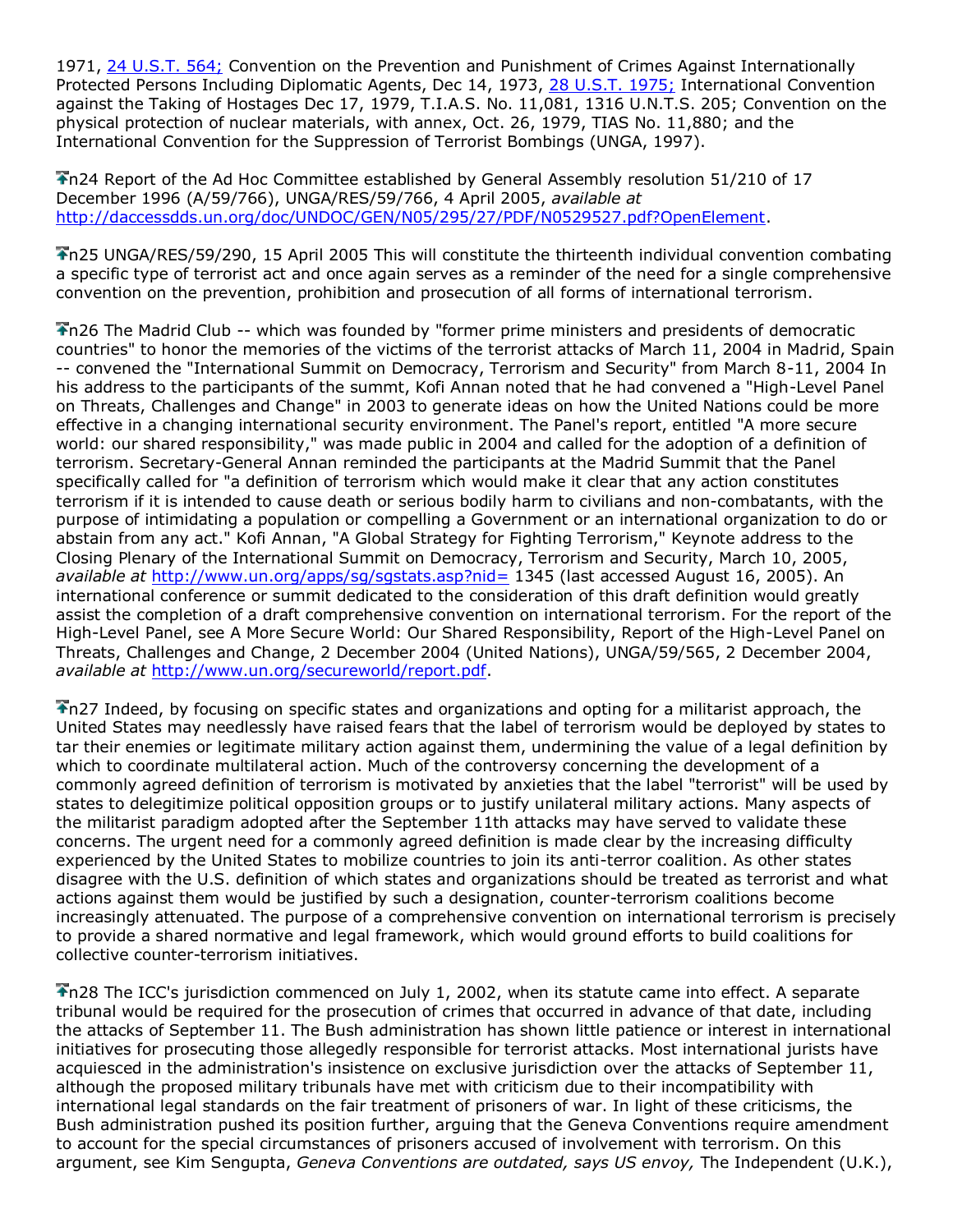February 22, 2002 (noting that Ambassador Pierre-Richard Prosper was sent to Europe by the Bush administration to explain the view that the Geneva Conventions "need to be rewritten to deal with the threat of international terrorism"). Initially, the Bush administration took the more aggressive position that **international humanitarian law** is not applicable to prisoners that the U.S. captured in Afghanistan and has detained without charge in a detention camp at Guantanamo Bay, Cuba (see also note 2 above). On the Guantanamo controversy and the applicability of the Geneva Conventions, see Katherine Q. Seelye, "Detainees are not POWs, Cheney and Rumsfeld Declare," The New York Times, 28 January 2002, sec A, p. 6; see also, Katherine Q. Seelye, "Powell Asks Bush to Review Stand on War Captives," The New York Times, 27 January 2002, sec 1 (noting that Secretary of State Colin Powell broke with other members of the Bush cabinet and took the view that the Geneva conventions are applicable to POWs captured in Afghanistan). Under pressure from European allies, as well as the State Department's lawyers, Bush reversed the initial position; *see, e.g.,* Katharine Q. Seelye, "In Shift, Bush Says Geneva Rules Fit Taliban Captives," New York Times, 8 February 2002, sec A; *see also* Thorn Shanker and Katharine Seelye, "Behind-the-Scenes Clash led Bush to Reverse Himself on Applying Geneva Conventions," New York Times, 21 February 2002, sec A, (noting that "NATO allies were so concerned with Mr. Bush's initial decision to reject the conventions that Britain and France warned that they might not turn over Taliban and Al Qaeda fighters captured by their troops in Afghanistan"). However, the administration has not been willing to apply the conventions to Al Qaeda fighters, restricting the applicability to Taliban captives, prompting the International Committee of the Red Cross to issue a public objection. *Agency Differs with U.S. Over P.O.W.s,* The New York Times, February 8, 2002. In light of the abysmal legal precedents being set by the U.S. administration in its heavy-handed response, whether in terms of indefinite detention of immigrants, treatment of prisoners of war, or procedural standards in military tribunals, the arguments for an international diplomatic initiative to establish a tribunal in response to transnational terror are increasingly compelling.

n29 For a survey of draconian measures taken by the United States in its own anti-terrorism legislation, see Joshua D. Zelman, *Recent Developments in International Law: Anti-Terrorism Legislation Part Two -- The Impact and Consequences,* 11 Journal of Transnational Law & Policy 421 (Spring 2002). For a survey of comparable measures taken in the United Kingdom and a contrast with the far less drastic legislation adopted in Germany, see Kim Lane Scheppele, *Other People's Patriot Acts: Europe's Response to September 11,* [50 Loyola Law Review 89 \(Spring 2004\).](http://www.lexis.com/research/buttonTFLink?_m=0dd0f7f8b12a3d8fb5f8477db9a3b477&_xfercite=%3ccite%20cc%3d%22USA%22%3e%3c%21%5bCDATA%5b9%20J.%20Islamic%20L.%20%26%20Culture%201%5d%5d%3e%3c%2fcite%3e&_butType=3&_butStat=2&_butNum=50&_butInline=1&_butinfo=%3ccite%20cc%3d%22USA%22%3e%3c%21%5bCDATA%5b50%20Loy.%20L.%20Rev.%2089%5d%5d%3e%3c%2fcite%3e&_fmtstr=FULL&docnum=46&_startdoc=1&wchp=dGLbVzz-zSkAA&_md5=2742a0e27f70d4194f5355f91d609b4a)

n30 See Jinks, supra note 4, on arguments for treating terrorist acts by non-state actors as crimes against humanity.

n31 For a detailed discussion of limitations to the ICC's jurisdiction over non-state parties to its statute, see Madeline Morris, *Terrorism and Unilateralism: Criminal Jurisdiction and International Relations,* 36 Cornell International Law Journal 473 (2004).

n32 One possible precedent for such provisions is the "smart sanctions" imposed by the United Nations Security Council in specific instances of the use of trafficking to finance armed groups. For instance, in March 2001 the Security Council imposed such sanctions on Liberia to prevent illegal trafficking in diamonds, arms and timber by the Liberian government to finance and back the activities of the "Revolutionary United Front" armed rebel group in Sierra Leone. See UNSC/RES/1343 (2001). Such a move would also provide a forum to prosecute violations of the International Convention for the Suppression of the Financing of Terrorism, *supra* note 21.

n33 Resolution 1373 also established the Counter-Terrorism Committee of the UNSC (the "CTC") with a mandate to monitor implementation of the operative provisions of the resolution by Member States and to facilitate enhanced cooperation and coordination between states in their counter-terrorism efforts. Several other resolutions should also be noted, including: Resolution 1267 (1999), which established the Al-Qaida and Taliban Sanctions Committee that continues to monitor financing of terrorism; Resolution 1363 (2001), establishing the Terrorism Monitoring Group, which delivered its first report on measures taken against al-Qaeda to the Security Council on June 26, 2003; and Resolution 1377 (2001), adopting the declaration on the global effort to combat terrorism, which tasks the CTC with promoting best-practices for the areas covered by Resolution 1373, including the preparation of model laws. In all, seventeen Security Council resolutions on specific steps to combat terrorism have been adopted since September 2001 (with eleven other resolutions having been adopted under the Chapter VII powers of the Council between 1989 and September 2001, several of which specifically concerned multilateral strategies to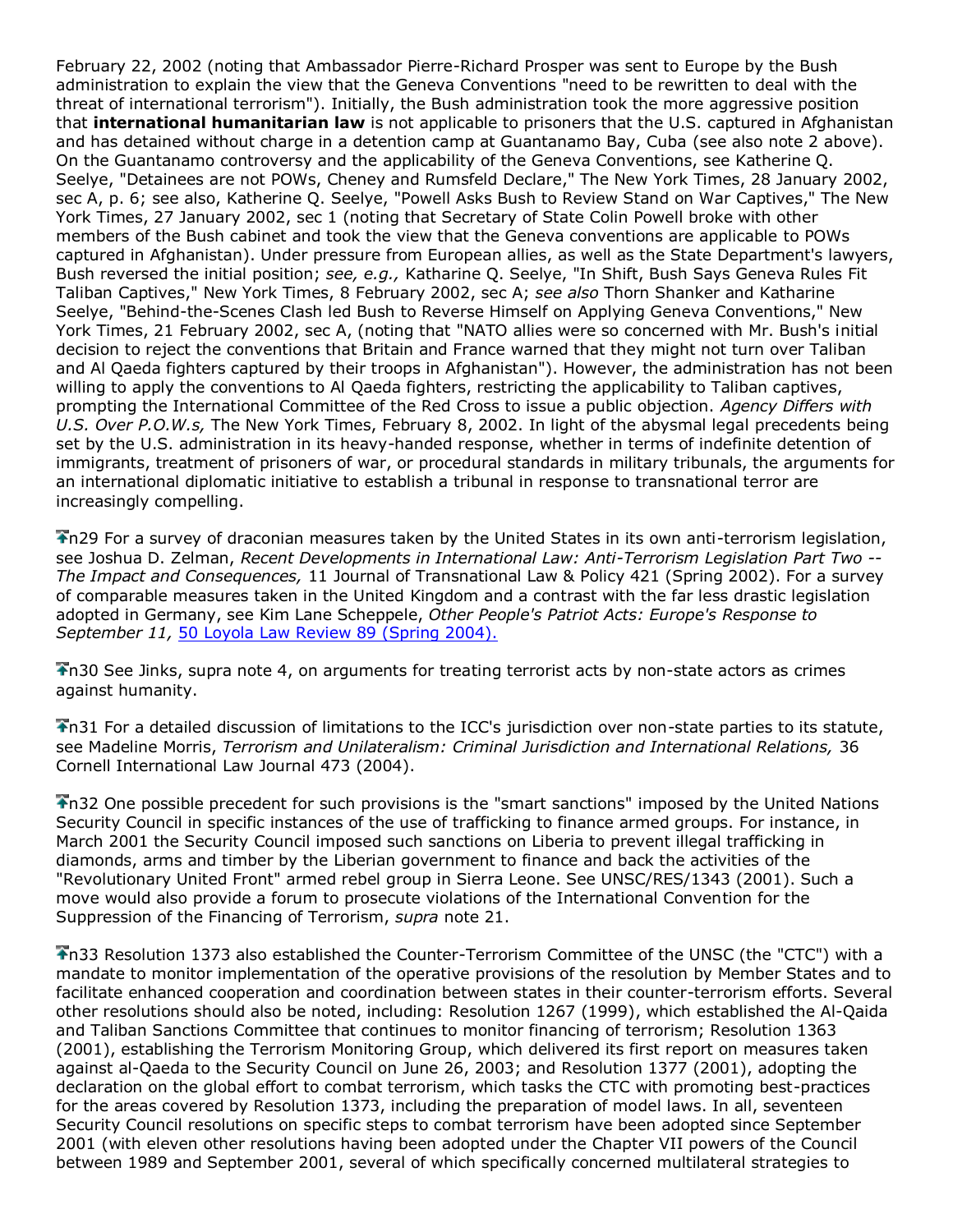combat al-Qaeda and the Taliban). "Threats to international peace and security caused by terrorist attacks" has become a permanent agenda item of the Security Council. For a complete list of action by the Security Council concerning terrorism, see<http://www.un.org/terrorism/sc.htm>

n34 There remains one worrisome issue, however, that has been inadequately addressed by the Security Council's Chapter VII actions concerning terrorism: the failure to require compliance with human rights obligations by member states undertaking counter-terrorism policies. Security Council resolutions on counter-terrorism under the Council's Chapter VII powers do not address human rights obligations and the CTC's mandate does not include the monitoring of performance by member states of obligations under human rights treaties in its review of counter-terrorism measures. While some subsequent Security Council resolutions have included reference to the need to comply with international human rights law, after substantial lobbying by the United Nations High Commissioner for Human Rights, it is not clear that this requirement has been brought under the Council's Chapter VII powers requiring mandatory compliance. For an example of a resolution including a reference to human rights (but issued as a declaration on combating terrorism, rather than a resolution under the Council's Chapter VII powers) see UNSC Resolution 1456 (2003), UNSC/RES/1456 (2003), 20 January 2003. For an account of the interventions by the office of the High Commissioner on Human Rights regarding the need to ensure concurrent efforts to comply with human rights obligations in counter-terrorism policies, see United Nations, Office for the High Commissioner on Human Rights, "Terrorism and Human Rights," <http://www.unhchr.ch/terrorism/> (last accessed on August 16, 2005).

n35 The July 2005 bombings in London are only the most recent reminder of the degree to which the international security system has been destabilized both by the effects of an accelerating number of international terrorist attacks and by the consequences of the Afghanistan and Iraq invasions. In England, some prominent commentators have drawn a connection between increases in terrorism and the military actions undertaken by the United States and the United Kingdom under the doctrine of preemption. For instance, London mayor Ken Livingstone has publicly stated that the UK's participation in the invasion of Iraq increased the probability of a terrorist attack in London. See Ken Livingstone, "Three Ways to Make Us All Safer," The Guardian (UK), 4 August 2005, available at

[http://www.guardian.co.Uk/attackonlondon/comment/story/0,16141.1542245.00.html.](http://www.guardian.co.uk/attackonlondon/comment/story/0,16141.1542245.00.html) (last accessed August 16, 2005).

n36 In his address to the United Nations General Assembly on September 23, 2003, Kofi Annan noted that the international community faced a critical juncture in its approach to international collective security and called for a major reappraisal of the mechanisms available to respond to threats as they emerge. Annan argued that if a robust and flexible new collective security structure can be devised, including the participation of regional organizations, it might answer "the concerns that make some states feel uniquely vulnerable, since it is those concerns that drive them to take unilateral action," which was perceived as a reference to the Bush administration's policy of using pre-emptive force. Annan also noted that the logic of preemption "represents a fundamental challenge to the principles on which, however imperfectly, world peace and stability have rested for the last 58 years." Felicity Barringer, "Annan tells General Assembly that UN must correct its weaknesses," New York Times, 24 September 2003, sec A, p.2.

n37 For a discussion of the High-Level Panel's report, *A More Secure World,* see *supra* note 26 and accompanying text.

n38 For instance, there was much coverage of European concerns about a second Bush administration during the run-up to the 2004 presidential election. The concerns were reportedly based on European anxiety about the Bush administration's preemption doctrine of national defense and the unilateralist approach taken by the United States in its war on terrorism. *See, e.g.,* Roger Cohen, David Sanger and Steven Weisman, "Challenging Rest of the World with a New Order," New York Times, 12 October 2004, sec. A, p.1.

n39 It was reported in July 2004 that the Bush administration had decided to replace the phrase "global war on terrorism" with the new phrase "global struggle against violent extremism," to describe ongoing efforts to combat international terrorism following the September 11th attacks. There was considerable speculation that this change reflected a decision to shift from the military paradigm of counter-terrorism toward a more multilateral and legalist approach. Subsequently, President Bush reverted to the language of the war on terror casting doubt on analyses suggesting a revision in U.S. anti-terror policy. On the